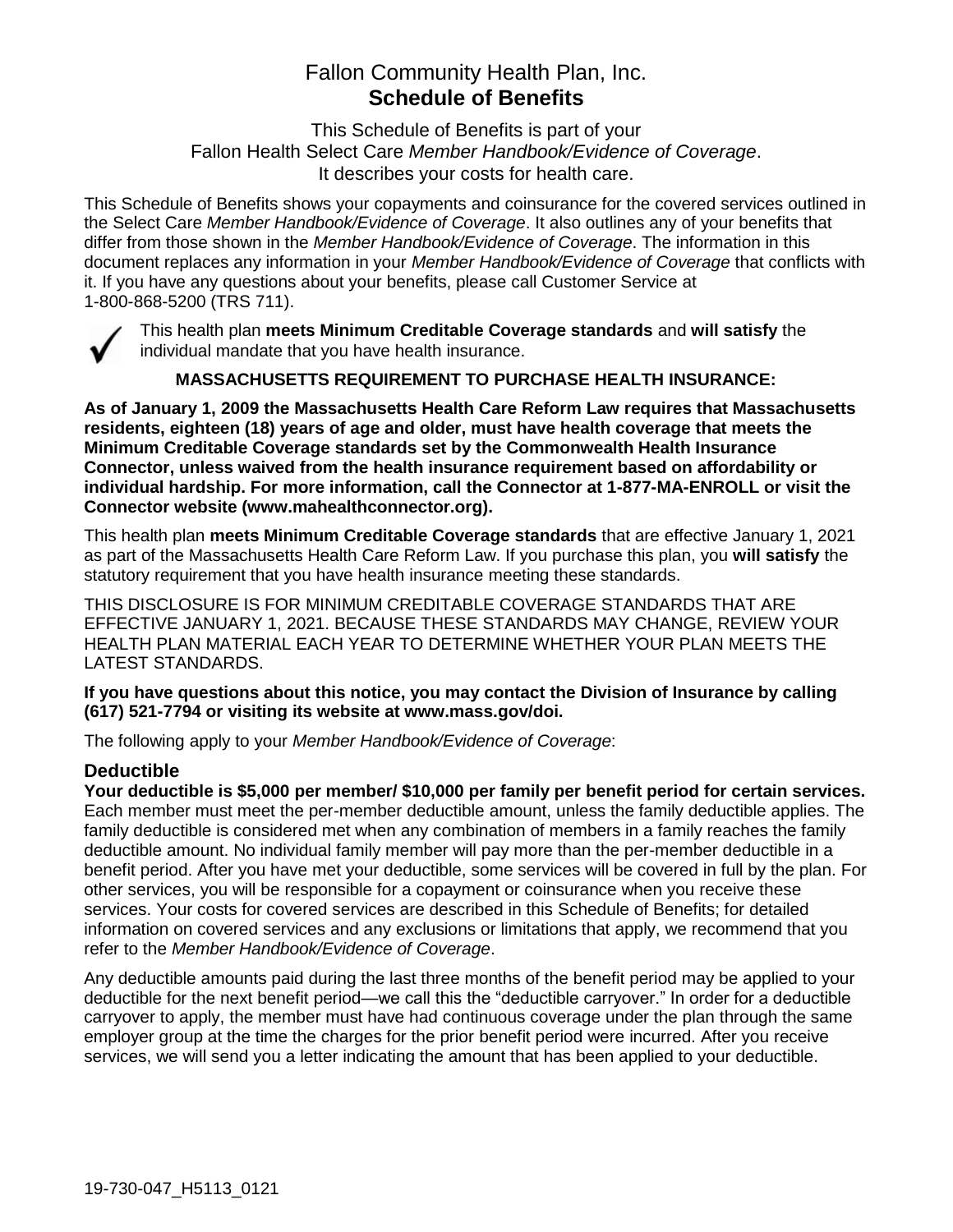#### **Out-of-pocket maximum**

There is a limit to your out-of-pocket costs each benefit period. This is called your out-of-pocket maximum. The out-of-pocket maximum includes your deductible, coinsurance and copayments you pay. It does not include your plan premium. **Your out-of-pocket maximum is \$8,550 per member or \$17,100 per family**. Each member must meet the per-member out-of-pocket maximum, unless the family out-of-pocket maximum applies. The family out-of-pocket maximum is considered met when any combination of members in a family reaches the family out-of-pocket maximum. Please note that once any one member in a family accumulates **\$8,550** in out-of-pocket costs, that family member's out-ofpocket maximum is considered met, and that family member will have no additional out-of-pocket costs for the remainder of the benefit period.

#### **Domestic partner coverage**

You may include a domestic partner and his/her dependents under your family coverage. A domestic partner is defined as a partner of the same or opposite sex whom you have registered with your employer for eligibility for benefits, and have included under your family coverage for health insurance.

#### **It Fits! ™ benefit**

Your contract includes coverage for services provided under the It Fits! ™ program to a maximum of \$150.

#### **SmartShopper program**

Your contract includes coverage for services provided under the SmartShopper program. Please go to the Fallon Health website at www.fallonhealth.org and visit the member portal for details.

#### **Covered services**

The following chart shows your costs for covered services. These costs apply to the services in the **Description of benefits** section of your *Member Handbook/Evidence of Coverage*. In summary, your responsibilities are as follows: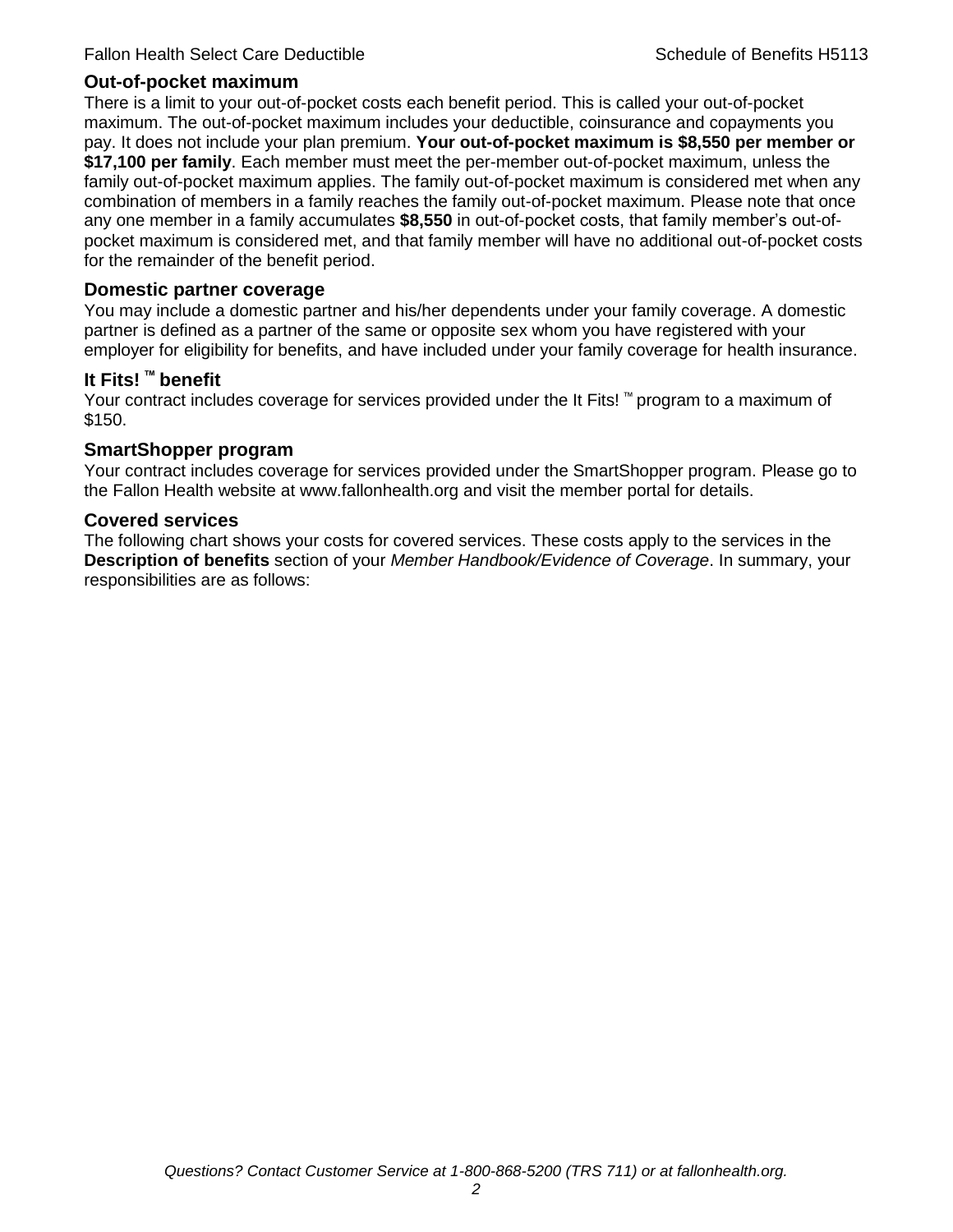|    | <b>Covered services</b>                                                                                                                                                                                                                                            | <b>Benefits</b>                                                  |  |  |  |
|----|--------------------------------------------------------------------------------------------------------------------------------------------------------------------------------------------------------------------------------------------------------------------|------------------------------------------------------------------|--|--|--|
|    | <b>Ambulance services</b>                                                                                                                                                                                                                                          |                                                                  |  |  |  |
|    | 1. Ambulance transportation for an emergency                                                                                                                                                                                                                       | Covered in full after you meet<br>your deductible                |  |  |  |
|    | 2. Ambulance transportation for non-emergency situations, when<br>medically necessary                                                                                                                                                                              | Covered in full after you meet<br>your deductible                |  |  |  |
|    | <b>Autism services</b>                                                                                                                                                                                                                                             |                                                                  |  |  |  |
|    | Prior authorization required                                                                                                                                                                                                                                       |                                                                  |  |  |  |
|    | 1. Habilitative and rehabilitative care                                                                                                                                                                                                                            | \$60 copayment per visit after<br>you meet your deductible       |  |  |  |
|    | 2. Applied behavior analysis when supervised by a board certified<br>behavioral analyst                                                                                                                                                                            | Covered in full                                                  |  |  |  |
|    | 3. Therapeutic care, services including speech, physical and<br>occupational therapy                                                                                                                                                                               | \$60 copayment per visit after<br>you meet your deductible       |  |  |  |
|    | Durable medical equipment and prosthetic/orthotic devices                                                                                                                                                                                                          |                                                                  |  |  |  |
|    | Referral and prior authorization required for most services                                                                                                                                                                                                        |                                                                  |  |  |  |
|    | 1. The purchase or rental of durable medical equipment and<br>prosthetic/orthotic devices (including the fitting, preparing, repairing<br>and modifying of the appliance)                                                                                          | 30% coinsurance after you<br>meet your deductible                |  |  |  |
|    | 2. Scalp hair prosthesis (wigs) for individuals who have suffered hair                                                                                                                                                                                             | 30% coinsurance after you                                        |  |  |  |
|    | loss as a result of the treatment of any form of cancer or leukemia.<br>Coverage is provided for one scalp hair prosthetic (wig) per member<br>per benefit period when the prosthesis is determined to be<br>medically necessary by a plan physician and the plan. | meet your deductible                                             |  |  |  |
| 3. | Breast prosthesis that is medically necessary after a covered                                                                                                                                                                                                      | 30% coinsurance after you                                        |  |  |  |
|    | reconstructive surgery following a mastectomy                                                                                                                                                                                                                      | meet your deductible                                             |  |  |  |
|    | 4. Prosthetic limbs which replace, in whole or in part, an arm or leg                                                                                                                                                                                              | 20% coinsurance after you<br>meet your deductible                |  |  |  |
| 5. | Insulin pump and insulin pump supplies                                                                                                                                                                                                                             | Covered in full                                                  |  |  |  |
| 6. | Breast pumps                                                                                                                                                                                                                                                       | Covered in full                                                  |  |  |  |
|    | 7. Up to \$2,000 per ear for hearing aid device only, every 36 months<br>(must be 21 years of age or younger)<br>Related services and supplies for hearing aids (not subject to<br>the \$2,000 limit)                                                              | 30% coinsurance after you<br>meet your deductible                |  |  |  |
|    | 8. Medical and surgical supplies                                                                                                                                                                                                                                   | Covered in full after you meet<br>your deductible                |  |  |  |
|    | <b>Emergency and urgent care</b>                                                                                                                                                                                                                                   |                                                                  |  |  |  |
|    | 1. Emergency room visits                                                                                                                                                                                                                                           | \$1,200 copayment per visit<br>after you meet your<br>deductible |  |  |  |
|    | 2. Emergency room visits when you are admitted to an observation<br>room                                                                                                                                                                                           | Covered in full after you meet<br>your deductible                |  |  |  |
| 3. | Urgent care visits in a doctor's office or at an urgent care facility                                                                                                                                                                                              | \$100 copayment per visit<br>after you meet your<br>deductible   |  |  |  |
|    |                                                                                                                                                                                                                                                                    |                                                                  |  |  |  |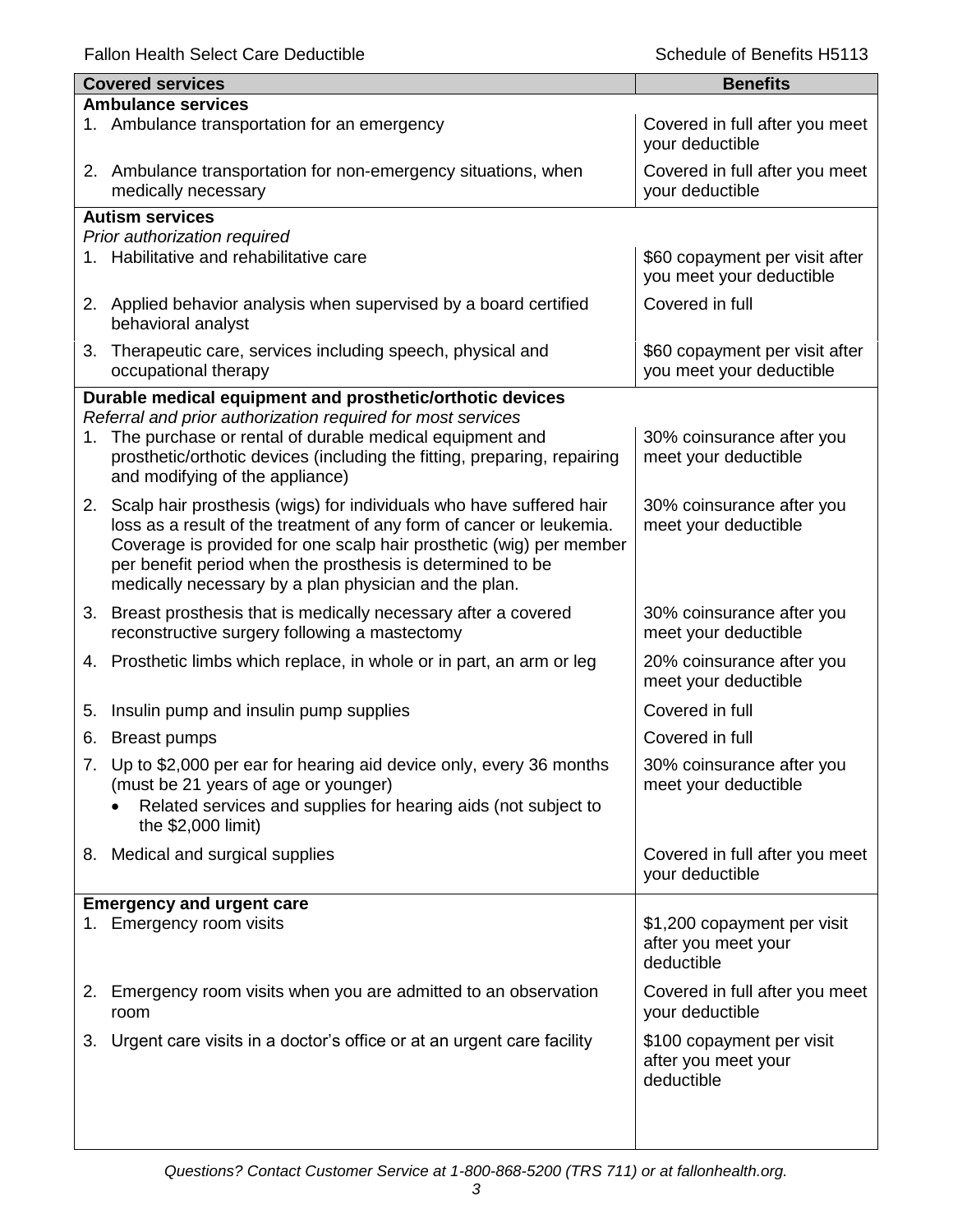| <b>Covered services</b>                                                                                                                                                                                                                                                                                                                                                               | <b>Benefits</b>                                                                                                                     |  |
|---------------------------------------------------------------------------------------------------------------------------------------------------------------------------------------------------------------------------------------------------------------------------------------------------------------------------------------------------------------------------------------|-------------------------------------------------------------------------------------------------------------------------------------|--|
| Emergency and urgent care, continued                                                                                                                                                                                                                                                                                                                                                  |                                                                                                                                     |  |
| Emergency prescription medication provided out of the Select Care<br>4.<br>service area as part of an approved emergency treatment                                                                                                                                                                                                                                                    | Tier 1: \$30 copayment<br>Tier 2: \$60 copayment<br>Tier 3: \$100 copayment<br>Tier 4: \$250 copayment<br>for up to a 14-day supply |  |
| 5. Telemedicine visits with physicians through Teladoc. Visits are<br>performed by phone, video, or mobile app.                                                                                                                                                                                                                                                                       | \$5 copayment per visit after<br>you meet your deductible                                                                           |  |
| Enteral formulas and low protein foods                                                                                                                                                                                                                                                                                                                                                |                                                                                                                                     |  |
| Referral and prior authorization required for enteral formulas<br>1. Enteral formulas, upon a physician's written order, for home use in<br>the treatment of malabsorption caused by Crohn's disease,<br>ulcerative colitis, gastroesophageal reflux, gastrointestinal motility,<br>chronic intestinal pseudo-obstruction, and inherited diseases of<br>amino acids and organic acids | Covered in full after you meet<br>your deductible                                                                                   |  |
| 2. Food products that have been modified to be low in protein for<br>individuals with inherited diseases of amino acids and organic<br>acids. You may be required to purchase these products over the<br>counter and submit claims to the plan for reimbursement.                                                                                                                     | Covered in full after you meet<br>your deductible                                                                                   |  |
| Home health care services                                                                                                                                                                                                                                                                                                                                                             |                                                                                                                                     |  |
| Prior authorization required<br>Part-time or intermittent skilled nursing care and physical therapy<br>1.<br>provided in your home by a home health agency                                                                                                                                                                                                                            | Covered in full after you meet<br>your deductible                                                                                   |  |
| 2. Additional services and supplies that are determined to be a<br>medically necessary component of skilled nursing care and physical<br>therapy                                                                                                                                                                                                                                      | Covered in full after you meet<br>your deductible                                                                                   |  |
| 3. Home dialysis services and non-durable medical supplies                                                                                                                                                                                                                                                                                                                            | Covered in full after you meet<br>your deductible                                                                                   |  |
| <b>Hospice care services</b>                                                                                                                                                                                                                                                                                                                                                          |                                                                                                                                     |  |
| Referral and prior authorization required                                                                                                                                                                                                                                                                                                                                             | Covered in full after you meet<br>your deductible                                                                                   |  |
| <b>Hospital inpatient services</b><br>Referral and prior authorization required                                                                                                                                                                                                                                                                                                       |                                                                                                                                     |  |
| 1. Inpatient hospital services including room and board in a<br>semiprivate room and the services and supplies that would<br>ordinarily be furnished to you while you are an inpatient                                                                                                                                                                                                | \$1,200 copayment per<br>admission after you meet<br>your deductible                                                                |  |
| Infertility/assisted reproductive technology (art) services*                                                                                                                                                                                                                                                                                                                          |                                                                                                                                     |  |
| Referral and prior authorization required (unless provided by a Reliant Medical Group specialist and you<br>have a Reliant Medical Group PCP)                                                                                                                                                                                                                                         |                                                                                                                                     |  |
| 1. Office visits for the consultation, evaluation and diagnosis of fertility                                                                                                                                                                                                                                                                                                          | \$60 copayment per visit with<br>a PCP and certain other<br>providers after you meet your<br>deductible                             |  |
|                                                                                                                                                                                                                                                                                                                                                                                       | \$90 copayment per visit with<br>a specialist after you meet<br>your deductible                                                     |  |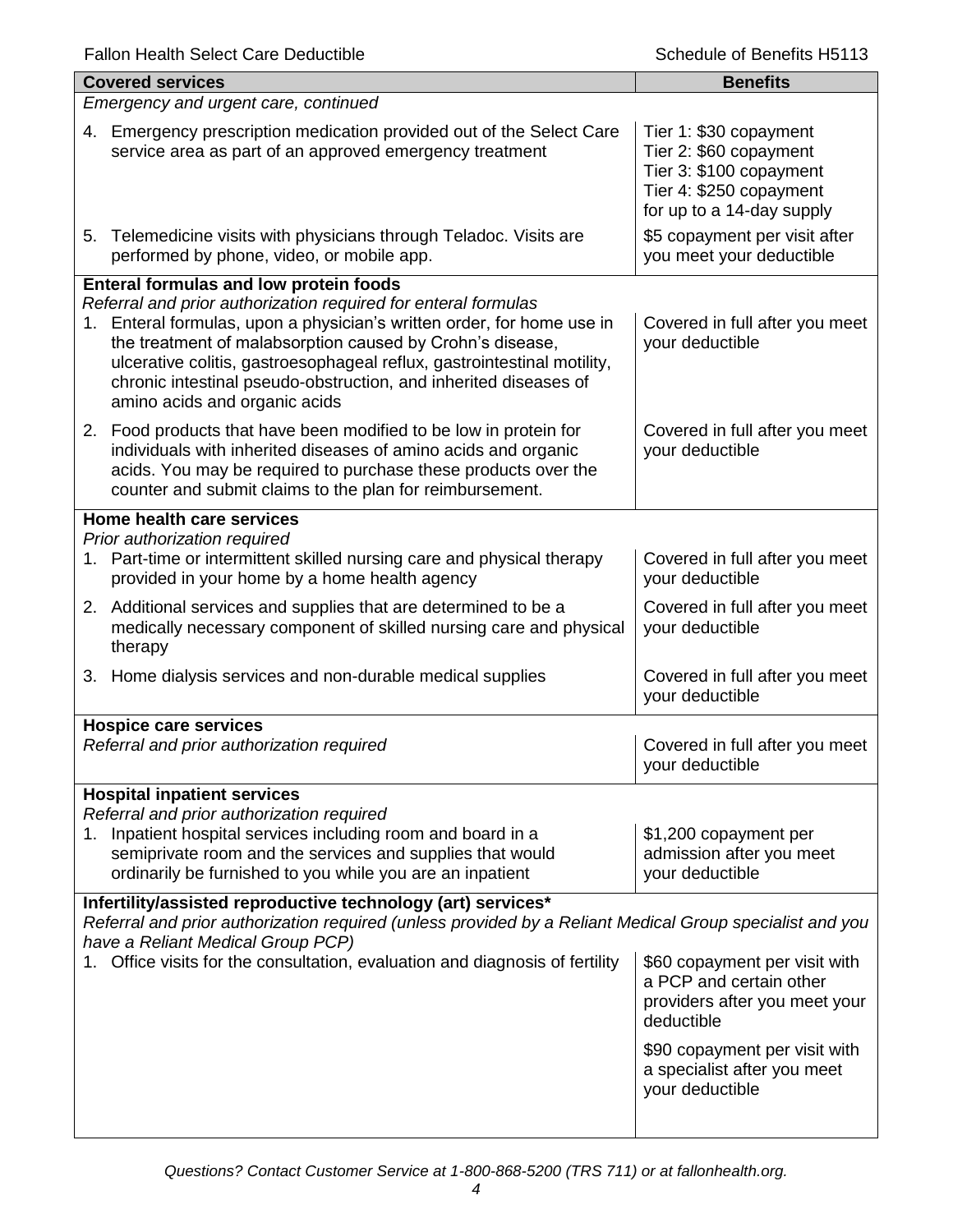|    | <b>Covered services</b>                                                                                                                                                                                                                                                                                                                                                                                                                                                                                                                                                                                                                                                                                                                                                                                                                                                                                                                                                                                                                                                                                                                     | <b>Benefits</b>                                                          |  |  |
|----|---------------------------------------------------------------------------------------------------------------------------------------------------------------------------------------------------------------------------------------------------------------------------------------------------------------------------------------------------------------------------------------------------------------------------------------------------------------------------------------------------------------------------------------------------------------------------------------------------------------------------------------------------------------------------------------------------------------------------------------------------------------------------------------------------------------------------------------------------------------------------------------------------------------------------------------------------------------------------------------------------------------------------------------------------------------------------------------------------------------------------------------------|--------------------------------------------------------------------------|--|--|
|    | Infertility/assisted reproductive technology (art) services*, continued                                                                                                                                                                                                                                                                                                                                                                                                                                                                                                                                                                                                                                                                                                                                                                                                                                                                                                                                                                                                                                                                     |                                                                          |  |  |
|    | 2. Diagnostic laboratory services                                                                                                                                                                                                                                                                                                                                                                                                                                                                                                                                                                                                                                                                                                                                                                                                                                                                                                                                                                                                                                                                                                           | \$200 copayment after you<br>meet your deductible                        |  |  |
|    | 3. Diagnostic X-ray services                                                                                                                                                                                                                                                                                                                                                                                                                                                                                                                                                                                                                                                                                                                                                                                                                                                                                                                                                                                                                                                                                                                | \$200 copayment after you<br>meet your deductible                        |  |  |
|    | 4. Artificial insemination, such as intrauterine insemination (IUI)                                                                                                                                                                                                                                                                                                                                                                                                                                                                                                                                                                                                                                                                                                                                                                                                                                                                                                                                                                                                                                                                         | Covered in full after you meet<br>your deductible                        |  |  |
|    | 5. Assisted reproductive technologies* except for those services listed<br>below                                                                                                                                                                                                                                                                                                                                                                                                                                                                                                                                                                                                                                                                                                                                                                                                                                                                                                                                                                                                                                                            | Covered in full after you meet<br>your deductible                        |  |  |
|    | 6. Assisted reproductive technologies for:<br>In vitro fertilization (IVF-ET)<br>Gamete intrafallopian transfer (GIFT)<br>$\bullet$<br>Zygote intrafallopian transfer (ZIFT)                                                                                                                                                                                                                                                                                                                                                                                                                                                                                                                                                                                                                                                                                                                                                                                                                                                                                                                                                                | \$250 copayment per<br>procedure after you meet<br>your deductible       |  |  |
|    | 7. Sperm, egg, and/or inseminated egg procurement, assisted<br>hatching, cryopreservation, processing and banking for plan<br>members in active infertility treatment to the extent that such costs<br>are not covered by the donor's insurer                                                                                                                                                                                                                                                                                                                                                                                                                                                                                                                                                                                                                                                                                                                                                                                                                                                                                               | Covered in full after you meet<br>your deductible                        |  |  |
|    | * See the Description of benefits section of your Member Handbook/<br>Evidence of Coverage for a list of covered infertility/ART services.                                                                                                                                                                                                                                                                                                                                                                                                                                                                                                                                                                                                                                                                                                                                                                                                                                                                                                                                                                                                  |                                                                          |  |  |
|    | <b>Maternity services</b>                                                                                                                                                                                                                                                                                                                                                                                                                                                                                                                                                                                                                                                                                                                                                                                                                                                                                                                                                                                                                                                                                                                   |                                                                          |  |  |
| 1. | Obstetrical services including prenatal, childbirth, postnatal and<br>postpartum care                                                                                                                                                                                                                                                                                                                                                                                                                                                                                                                                                                                                                                                                                                                                                                                                                                                                                                                                                                                                                                                       | Prenatal: \$60 copayment<br>(first visit only)                           |  |  |
|    |                                                                                                                                                                                                                                                                                                                                                                                                                                                                                                                                                                                                                                                                                                                                                                                                                                                                                                                                                                                                                                                                                                                                             | Postnatal: \$60 copayment<br>per visit after you meet your<br>deductible |  |  |
| 2. | Inpatient maternity and newborn child care for a minimum of 48<br>hours of care following a vaginal delivery, or 96 hours of care<br>following a Caesarean section delivery, including charges for the<br>following services when provided during an inpatient maternity<br>admission: childbirth, nursery charges, circumcision, routine<br>examination, hearing screening and medically necessary treatments<br>of congenital defects, birth abnormalities or premature birth. The<br>covered length of stay may be reduced if the mother and the<br>attending physician agree upon an earlier discharge. If you or your<br>newborn are discharged earlier, you are covered for home visits,<br>parent education, assistance and training in breast or bottle feeding<br>and the performance of any necessary and appropriate clinical<br>tests; provided, however that the first home visit shall be conducted<br>by a registered nurse, physician or certified nurse midwife; and<br>provided further, that any subsequent home visit determined to be<br>clinically necessary shall be provided by a licensed health care<br>provider. | \$1,200 copayment per<br>admission after you meet<br>your deductible     |  |  |
|    | (Fallon Health members are eligible for childbirth classes (refresher class<br>or siblings class))                                                                                                                                                                                                                                                                                                                                                                                                                                                                                                                                                                                                                                                                                                                                                                                                                                                                                                                                                                                                                                          | Covered in full through<br>member reimbursement                          |  |  |
|    |                                                                                                                                                                                                                                                                                                                                                                                                                                                                                                                                                                                                                                                                                                                                                                                                                                                                                                                                                                                                                                                                                                                                             |                                                                          |  |  |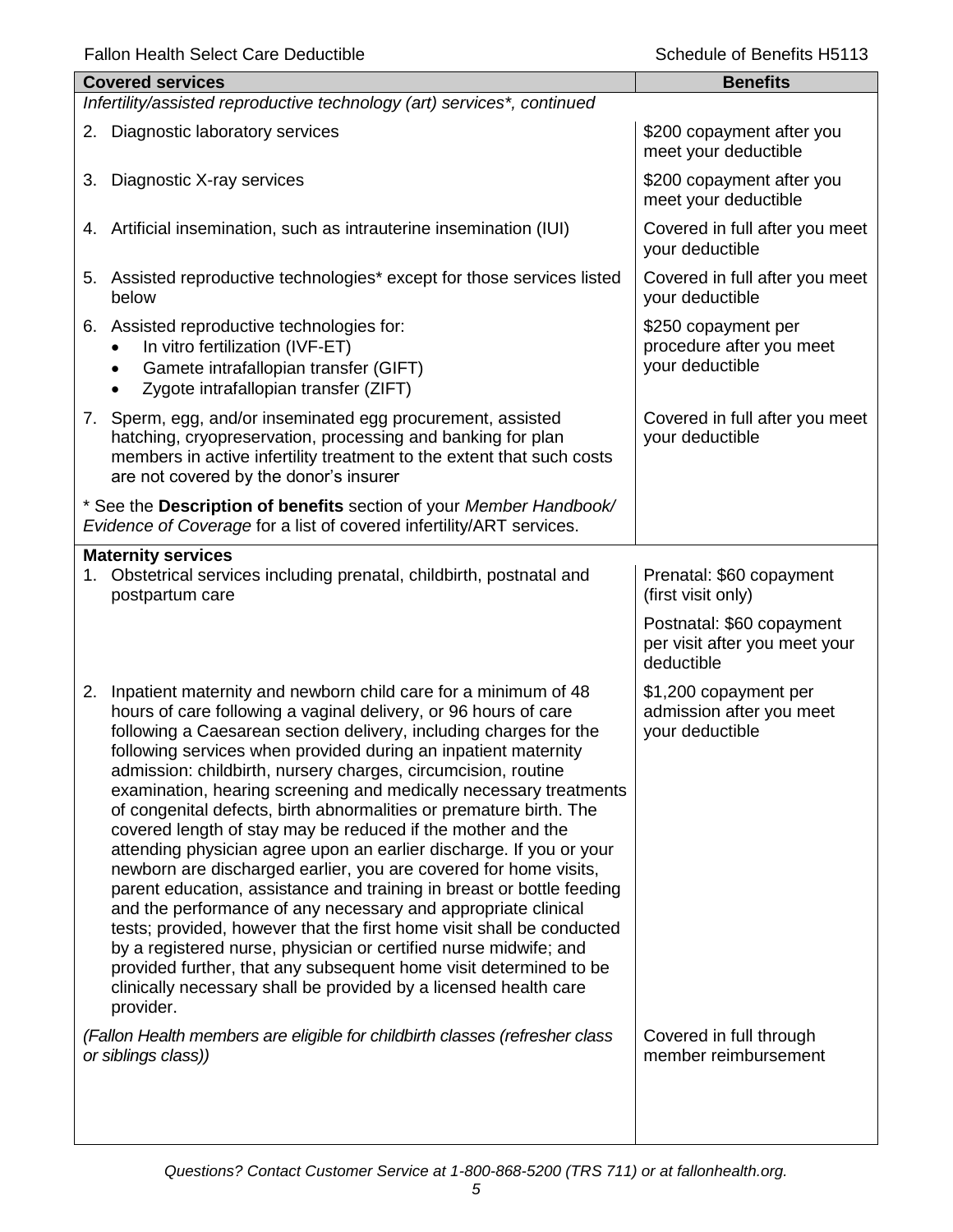| <b>Covered services</b> |                                                                                                                                                                                                                                                                                                                                                                                            | <b>Benefits</b>                                            |  |  |  |
|-------------------------|--------------------------------------------------------------------------------------------------------------------------------------------------------------------------------------------------------------------------------------------------------------------------------------------------------------------------------------------------------------------------------------------|------------------------------------------------------------|--|--|--|
|                         | Mental health and substance use services                                                                                                                                                                                                                                                                                                                                                   |                                                            |  |  |  |
|                         | Inpatient services                                                                                                                                                                                                                                                                                                                                                                         |                                                            |  |  |  |
|                         | Prior authorization required<br>1. Inpatient hospital care for as many days as your condition requires,<br>including room and board and the services and supplies that would<br>ordinarily be furnished to you while you are an inpatient. These<br>include, but are not limited to, individual, family and group therapy,<br>pharmacological therapy, and diagnostic laboratory services. | Covered in full                                            |  |  |  |
|                         | Note: Prior authorization will not be required for behavioral health<br>inpatient admission immediately following an emergency room visit.                                                                                                                                                                                                                                                 |                                                            |  |  |  |
|                         | <b>Intermediate services</b>                                                                                                                                                                                                                                                                                                                                                               |                                                            |  |  |  |
|                         | Prior authorization required<br>Intermediate services include but are not limited to:<br>1. Acute and other residential treatment-Mental health services<br>provided in a 24-hour setting therapeutic environments                                                                                                                                                                         | Covered in full                                            |  |  |  |
|                         | 2. Clinically managed detoxification services-24 hour, 7 days a week,<br>clinically managed de-tox services in a licensed non-hospital setting<br>that include 24 hour per day supervision                                                                                                                                                                                                 | Covered in full                                            |  |  |  |
|                         | 3. Partial Hospitalization: Short-term day/evening mental health<br>programming available 5 to 7 days per week                                                                                                                                                                                                                                                                             | \$60 copayment per visit after<br>you meet your deductible |  |  |  |
|                         | 4. Intensive outpatient programs: Multimodal, inter-disciplinary,<br>structured behavioral health treatment provided 2-3 hours per day,<br>multiple days per week                                                                                                                                                                                                                          | \$60 copayment per visit after<br>you meet your deductible |  |  |  |
|                         | 5. Day treatment: Program encompasses some portion of the day or<br>week rather than a weekly visit                                                                                                                                                                                                                                                                                        | \$60 copayment per visit after<br>you meet your deductible |  |  |  |
|                         | 6. Crisis Stabilization: Short-term psychiatric treatment in a structured,<br>community based therapeutic environments                                                                                                                                                                                                                                                                     | \$60 copayment per visit after<br>you meet your deductible |  |  |  |
|                         | 7. In-home therapy services                                                                                                                                                                                                                                                                                                                                                                | \$60 copayment per visit after<br>you meet your deductible |  |  |  |
| 1.                      | Intermediate services for children and adolescents under the age of 19<br>Community-based acute treatment                                                                                                                                                                                                                                                                                  | Covered in full                                            |  |  |  |
| 2.                      | Intensive community-based treatment                                                                                                                                                                                                                                                                                                                                                        | Covered in full                                            |  |  |  |
| 3.                      | <b>Intensive Care Coordination</b>                                                                                                                                                                                                                                                                                                                                                         | Covered in full                                            |  |  |  |
| 4.                      | Family Stabilization Team (also referred to as In-Home Therapy)                                                                                                                                                                                                                                                                                                                            | Covered in full                                            |  |  |  |
| 5.                      | <b>In-home Behavioral Services</b>                                                                                                                                                                                                                                                                                                                                                         | Covered in full                                            |  |  |  |
| 6.                      | Mobile Crisis Intervention (service available up to seven days). Prior<br>authorization not required.                                                                                                                                                                                                                                                                                      | Covered in full                                            |  |  |  |
|                         | 7. Family support and training                                                                                                                                                                                                                                                                                                                                                             | Covered in full                                            |  |  |  |
| 8.                      | Therapeutic mentoring services                                                                                                                                                                                                                                                                                                                                                             | Covered in full                                            |  |  |  |
|                         | <b>Outpatient services</b>                                                                                                                                                                                                                                                                                                                                                                 |                                                            |  |  |  |
| 1.                      | Outpatient office visits, including individual, group or family therapy.                                                                                                                                                                                                                                                                                                                   | \$60 copayment per visit after<br>you meet your deductible |  |  |  |
|                         | 2. Psychopharmacological services, such as visits with a physician to<br>review, monitor and adjust the levels of prescription medication to<br>treat a mental condition. Prior authorization required.                                                                                                                                                                                    | \$60 copayment per visit after<br>you meet your deductible |  |  |  |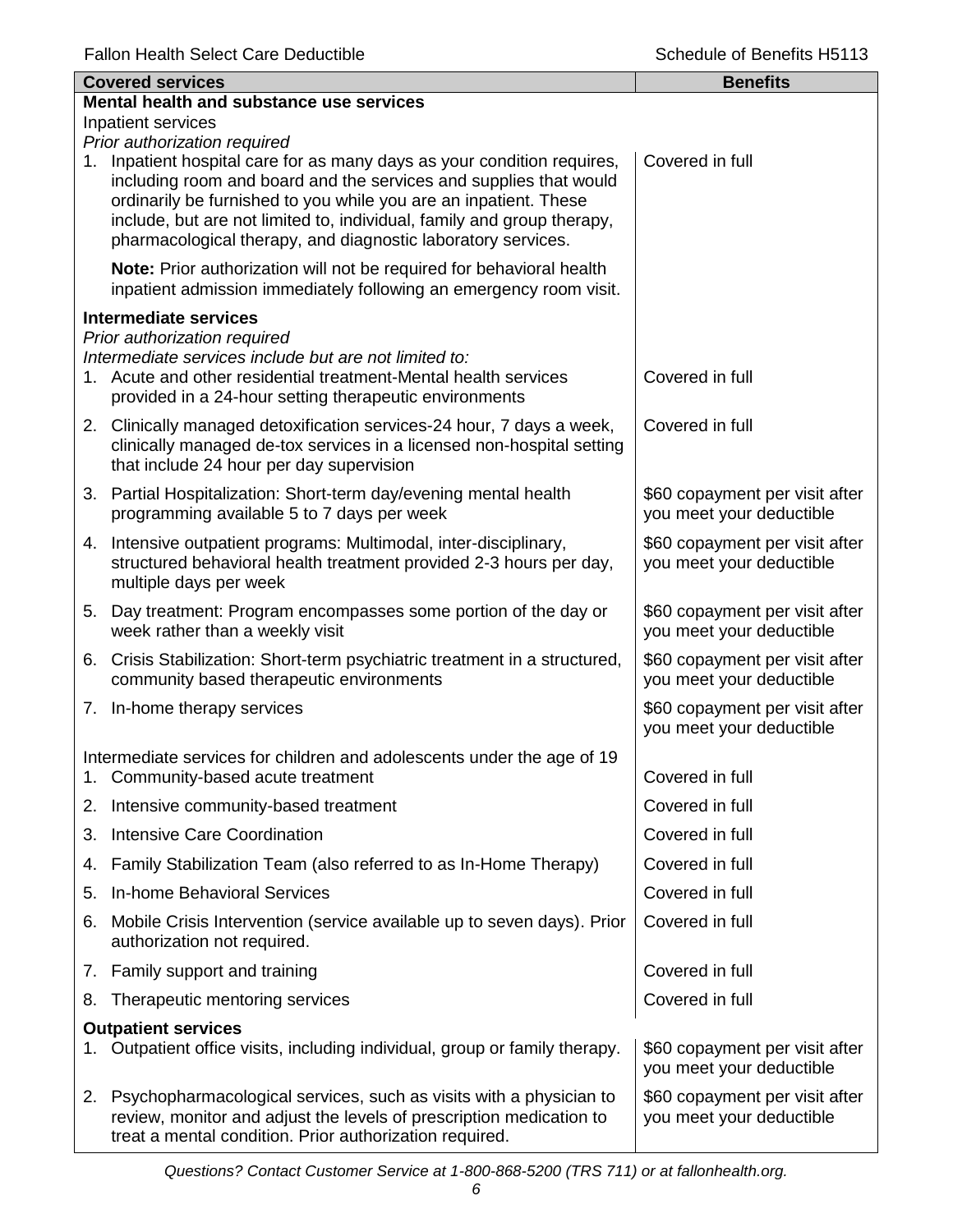| <b>Covered services</b>                                                                                                                                                                                                                                                                                                                                                                    | <b>Benefits</b>                                                                                             |  |  |
|--------------------------------------------------------------------------------------------------------------------------------------------------------------------------------------------------------------------------------------------------------------------------------------------------------------------------------------------------------------------------------------------|-------------------------------------------------------------------------------------------------------------|--|--|
| Mental health and substance use services, continued                                                                                                                                                                                                                                                                                                                                        |                                                                                                             |  |  |
| 3. Neuropsychological assessment services when medically<br>necessary. Prior authorization required.                                                                                                                                                                                                                                                                                       | \$60 copayment per visit after<br>you meet your deductible                                                  |  |  |
| Note: Effective for plan years beginning on or after October 1, 2015,<br>Massachusetts state law (Chapter 258 of the Acts of 2014) restricts the<br>circumstances in which insurers may require prior authorization for<br>substance use services. We will not require prior authorization for<br>substance use services in any circumstances where this is not allowed<br>by Chapter 258. |                                                                                                             |  |  |
| Office visits and outpatient services                                                                                                                                                                                                                                                                                                                                                      |                                                                                                             |  |  |
| 1. Office visits, to diagnose or treat an illness or an injury<br>Telehealth visits done via a secure, real time Telemedicine<br>$\bullet$<br>platform which is inclusive of both an audio and visual<br>component.                                                                                                                                                                        | \$60 copayment per visit with<br>a PCP and certain other<br>providers after you meet your<br>deductible     |  |  |
|                                                                                                                                                                                                                                                                                                                                                                                            | \$90 copayment per visit with<br>a specialist after you meet<br>your deductible                             |  |  |
| 2. A second opinion, upon your request, with another plan provider                                                                                                                                                                                                                                                                                                                         | \$60 copayment per visit with<br>a PCP and certain other<br>providers after you meet your<br>deductible     |  |  |
|                                                                                                                                                                                                                                                                                                                                                                                            | \$90 copayment per visit with<br>a specialist after you meet<br>your deductible                             |  |  |
| 3. Certain drugs covered under medical benefits, and that are ordered,<br>supplied and administered by a plan provider                                                                                                                                                                                                                                                                     | Covered in full after you meet<br>your deductible                                                           |  |  |
| 4. Allergy injections                                                                                                                                                                                                                                                                                                                                                                      | Covered in full                                                                                             |  |  |
| Radiation therapy and Chemotherapy<br>5.                                                                                                                                                                                                                                                                                                                                                   | Covered in full after you meet<br>your deductible                                                           |  |  |
| 6. Respiratory therapy                                                                                                                                                                                                                                                                                                                                                                     | Covered in full after you meet<br>your deductible                                                           |  |  |
| 7. Hormone replacement services in the doctor's office for<br>perimenopausal or postmenopausal women                                                                                                                                                                                                                                                                                       | \$60 copayment per visit after<br>you meet your deductible                                                  |  |  |
| 8. Diagnostic lab services ordered by a plan provider, in relation to a<br>covered office visit                                                                                                                                                                                                                                                                                            | \$200 copayment after you<br>meet your deductible                                                           |  |  |
| 9. Diagnostic X-ray services ordered by a plan provider, in relation to a<br>covered office visit                                                                                                                                                                                                                                                                                          | \$200 copayment after you<br>meet your deductible                                                           |  |  |
| 10. Other diagnostic services including but not limited to, EKG,<br>endoscopy, colonoscopy and ultrasound                                                                                                                                                                                                                                                                                  | Covered in full after you meet<br>your deductible                                                           |  |  |
| 11. High-tech imaging services, including but not limited to, MRI/MRA,<br>CT/CTA, PET scans and nuclear cardiology imaging. Limited to one<br>copayment per day when performed at the same facility for the<br>same diagnosis. (Prior authorization required.)                                                                                                                             | \$1,200 copayment per MRI,<br>CT, PET scan or nuclear<br>cardiology image after you<br>meet your deductible |  |  |
|                                                                                                                                                                                                                                                                                                                                                                                            |                                                                                                             |  |  |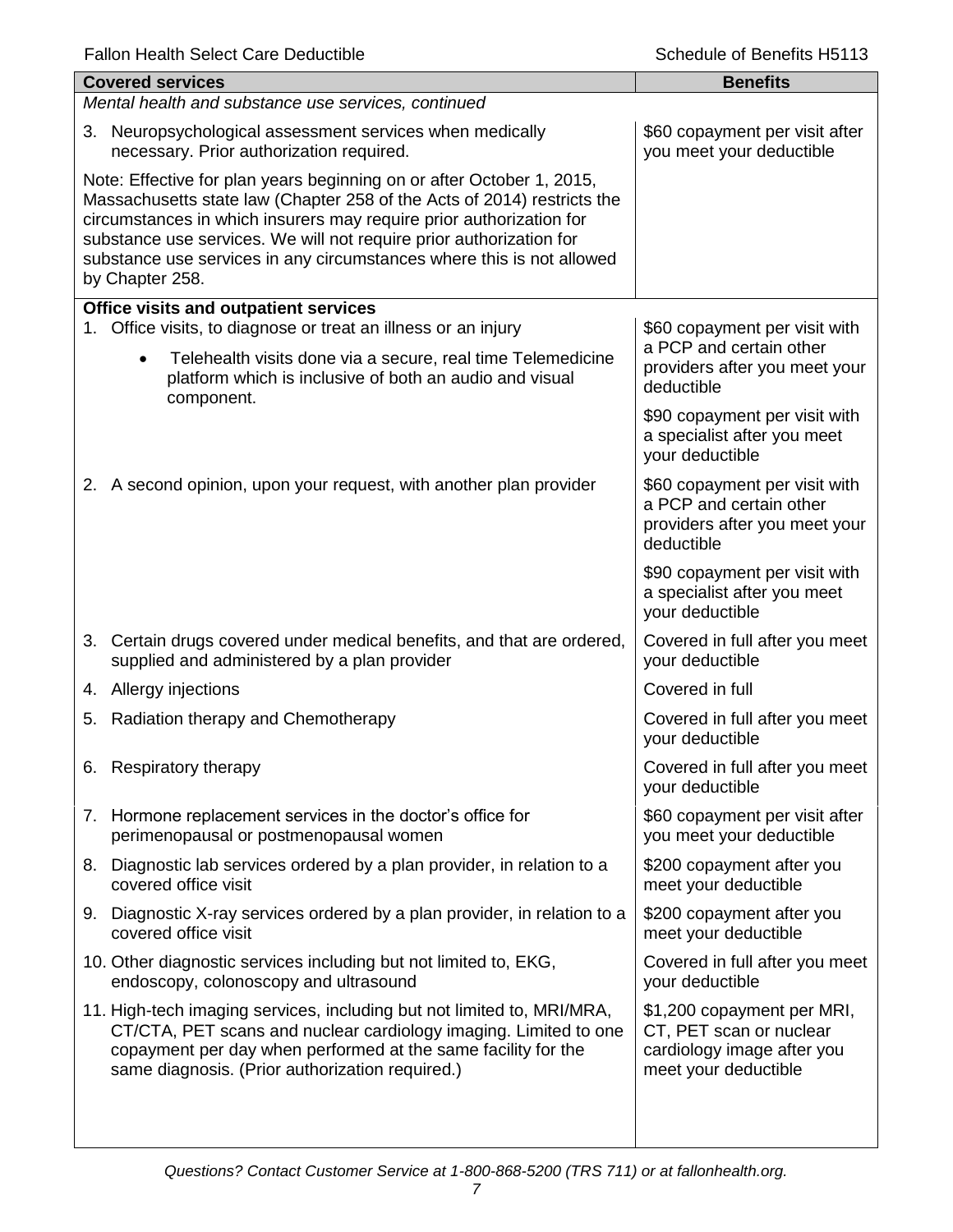| <b>Fallon Health Select Care Deductible</b> |  |  |  |
|---------------------------------------------|--|--|--|
|---------------------------------------------|--|--|--|

| <b>Fallon Health Select Care Deductible</b>                                                                                                                                                                                                                                        | Schedule of Benefits H5113                                                                                                                                  |  |  |  |
|------------------------------------------------------------------------------------------------------------------------------------------------------------------------------------------------------------------------------------------------------------------------------------|-------------------------------------------------------------------------------------------------------------------------------------------------------------|--|--|--|
| <b>Covered services</b>                                                                                                                                                                                                                                                            | <b>Benefits</b>                                                                                                                                             |  |  |  |
| Office visits and outpatient services, continued                                                                                                                                                                                                                                   |                                                                                                                                                             |  |  |  |
| 12. Chiropractic services for acute musculoskeletal conditions. The<br>condition must be new or an acute exacerbation of a previous<br>condition. Chiropractic services will be covered as medically<br>necessary.                                                                 | \$60 copayment per visit after<br>you meet your deductible                                                                                                  |  |  |  |
| $\bullet$<br>Outpatient lab tests and x-rays                                                                                                                                                                                                                                       | See Diagnostic lab, x-ray and<br>high-tech imaging services                                                                                                 |  |  |  |
| 13. Outpatient renal dialysis at a plan-designated center or continuous<br>ambulatory peritoneal dialysis                                                                                                                                                                          | Covered in full after you meet<br>your deductible                                                                                                           |  |  |  |
| 14. Diabetes outpatient self-management training and education,<br>including medical nutrition therapy, provided by a certified diabetes<br>health care provider                                                                                                                   | \$60 copayment per visit after<br>you meet your deductible                                                                                                  |  |  |  |
| 15. Laboratory tests necessary for the diagnosis or treatment of<br>diabetes, including glycosylated hemoglobin, or HbAlc, tests, and<br>urinary/protein/microalbumin and lipid profiles                                                                                           | \$200 copayment after you<br>meet your deductible                                                                                                           |  |  |  |
| 16. Medical social services provided to assist you in adjustment to your<br>or your family member's illness. This includes assessment,<br>counseling, consultation and assistance in accessing community<br>resources.                                                             | \$60 copayment per visit after<br>you meet your deductible                                                                                                  |  |  |  |
| 17. Outpatient surgery, anesthesia and the medically necessary<br>preoperative and postoperative care related to the surgery                                                                                                                                                       | \$1,200 copayment per<br>surgery after you meet your<br>deductible when provided in<br>a hospital outpatient, day<br>surgery or ambulatory care<br>facility |  |  |  |
| 18. Visit to a contracted limited service clinic. Services are provided for<br>a variety of common illnesses, including, but not limited to:<br>strep throat<br>ear, eyes, sinus, bladder and bronchial infections<br>minor skin conditions (e.g. sunburn, cold sores)             | \$60 copayment per visit after<br>you meet your deductible                                                                                                  |  |  |  |
| 19. Podiatry care                                                                                                                                                                                                                                                                  |                                                                                                                                                             |  |  |  |
| Outpatient lab tests and x-rays                                                                                                                                                                                                                                                    | See Diagnostic lab, x-ray and<br>imaging services                                                                                                           |  |  |  |
| Outpatient surgical services                                                                                                                                                                                                                                                       | See Outpatient surgery                                                                                                                                      |  |  |  |
| Outpatient medical care<br>٠                                                                                                                                                                                                                                                       | See Office visits                                                                                                                                           |  |  |  |
| Oral surgery and related services<br>Referral and prior authorization required (except for extraction of impacted teeth or lingual frenectomy)<br>1. Removal or exposure of impacted teeth, including both hard and<br>soft tissue impactions, or an evaluation for this procedure | \$90 copayment per visit after<br>you meet your deductible                                                                                                  |  |  |  |
| 2. Surgical treatments of cysts, affecting the teeth or gums, that must<br>be rendered by a plan oral surgeon                                                                                                                                                                      | \$90 copayment per visit after<br>you meet your deductible                                                                                                  |  |  |  |
| Treatment of fractures of the jaw bone (mandible) or any facial bone<br>3.                                                                                                                                                                                                         | \$90 copayment per visit after<br>you meet your deductible                                                                                                  |  |  |  |
| 4. Evaluation and surgery for the treatment of temporomandibular joint<br>disorder when a medical condition is diagnosed, or for surgery                                                                                                                                           | \$90 copayment per visit after<br>you meet your deductible                                                                                                  |  |  |  |

*Questions? Contact Customer Service at 1-800-868-5200 (TRS 711) or at fallonhealth.org.*

related to the jaw or any structure connected to the jaw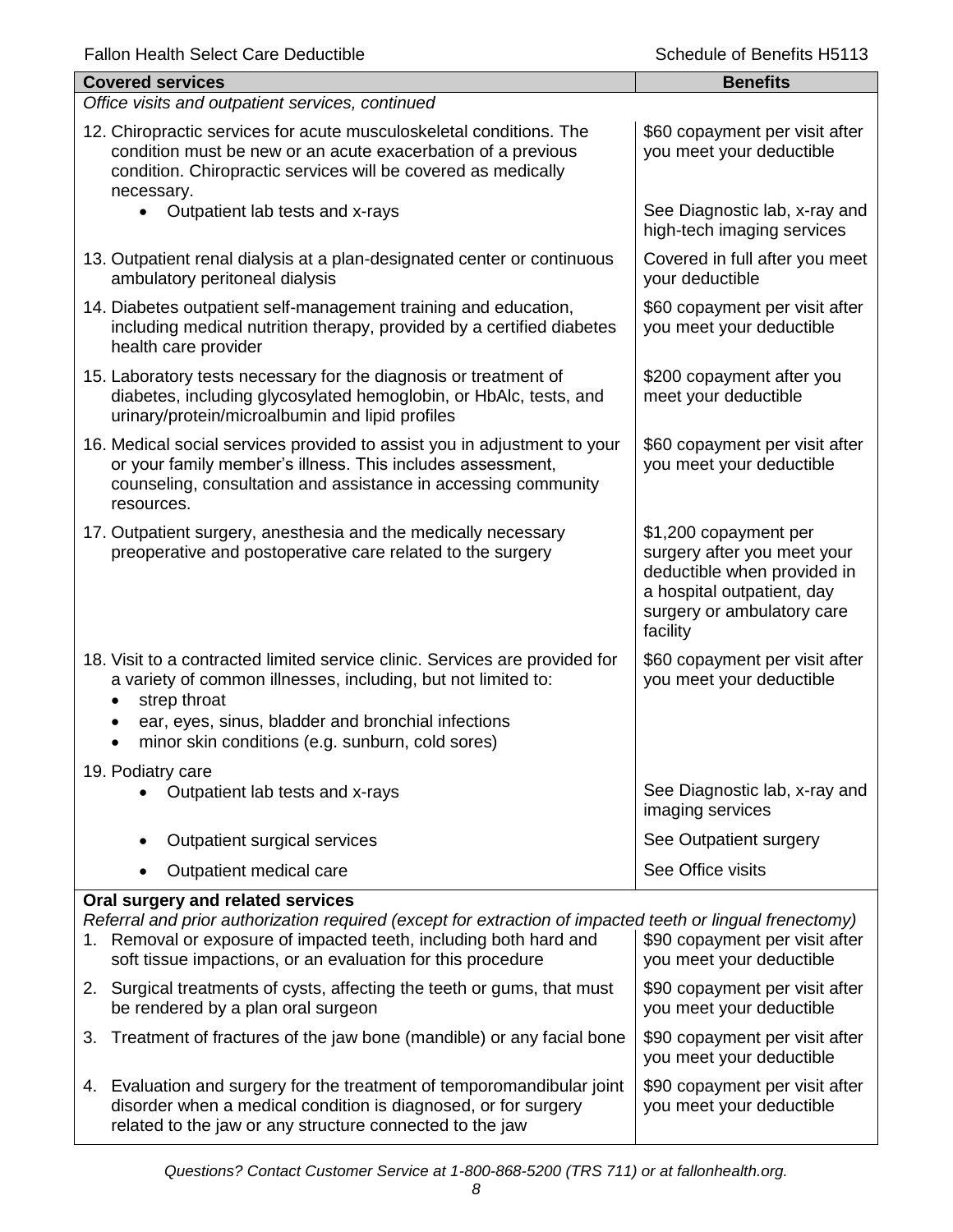| <b>Fallon Health Select Care Deductible</b>                                                                                                                                                                                                                                                 | Schedule of Benefits H5113                                                                              |
|---------------------------------------------------------------------------------------------------------------------------------------------------------------------------------------------------------------------------------------------------------------------------------------------|---------------------------------------------------------------------------------------------------------|
| <b>Covered services</b>                                                                                                                                                                                                                                                                     | <b>Benefits</b>                                                                                         |
| Oral surgery and related services, continued                                                                                                                                                                                                                                                |                                                                                                         |
| 5. Extraction of teeth in preparation for radiation treatment of the head<br>or neck                                                                                                                                                                                                        | \$90 copayment per visit after<br>you meet your deductible                                              |
| 6. Surgical treatment related to cancer                                                                                                                                                                                                                                                     | \$90 copayment per visit after<br>you meet your deductible                                              |
| 7. Emergency medical care, such as, to relieve pain and stop bleeding<br>as a result of accidental injury to sound natural teeth or tissues,<br>when provided as soon as medically possible after the injury. This<br>does not include restorative or other dental services. No referral or | \$60 copayment per visit to a<br>physician's or dentist's office<br>after you meet your<br>deductible   |
| authorization is required. Go to the closest provider.                                                                                                                                                                                                                                      | \$1,200 copayment per visit to<br>an emergency room after you<br>meet your deductible                   |
| Note: These benefits are for oral surgery services in an office setting. Oral surgery services in a hospital<br>outpatient, day surgery or ambulatory care facility, or as an inpatient are covered in full after you meet<br>your deductible.                                              |                                                                                                         |
| See Office visits and outpatient services for diagnostic lab and X-ray services.                                                                                                                                                                                                            |                                                                                                         |
| <b>Organ transplants</b>                                                                                                                                                                                                                                                                    |                                                                                                         |
| Referral and prior authorization required<br>1. Office visits related to the transplant                                                                                                                                                                                                     | \$60 copayment per visit with<br>a PCP and certain other<br>providers after you meet your<br>deductible |
|                                                                                                                                                                                                                                                                                             | \$90 copayment per visit with<br>a specialist after you meet<br>your deductible                         |
| 2. Inpatient hospital services, including room and board in a<br>semiprivate room and the services and supplies that would<br>ordinarily be furnished to you while you are an inpatient                                                                                                     | \$1,200 copayment per<br>admission after you meet<br>your deductible                                    |
| 3. Human leukocyte antigen (HLA) or histocompatability locus antigen<br>testing for A, B or DR antigens, or any combination thereof,<br>necessary to establish bone marrow transplant donor suitability of a<br>member                                                                      | \$200 copayment after you<br>meet your deductible                                                       |
| Pediatric dental services*<br>(for members under the age of 19)                                                                                                                                                                                                                             | See Addendum: Pediatric<br><b>Dental Services</b>                                                       |
| Pediatric vision services*                                                                                                                                                                                                                                                                  | See Addendum: Pediatric                                                                                 |
| (for members under the age of 19)                                                                                                                                                                                                                                                           | <b>Vision Services</b>                                                                                  |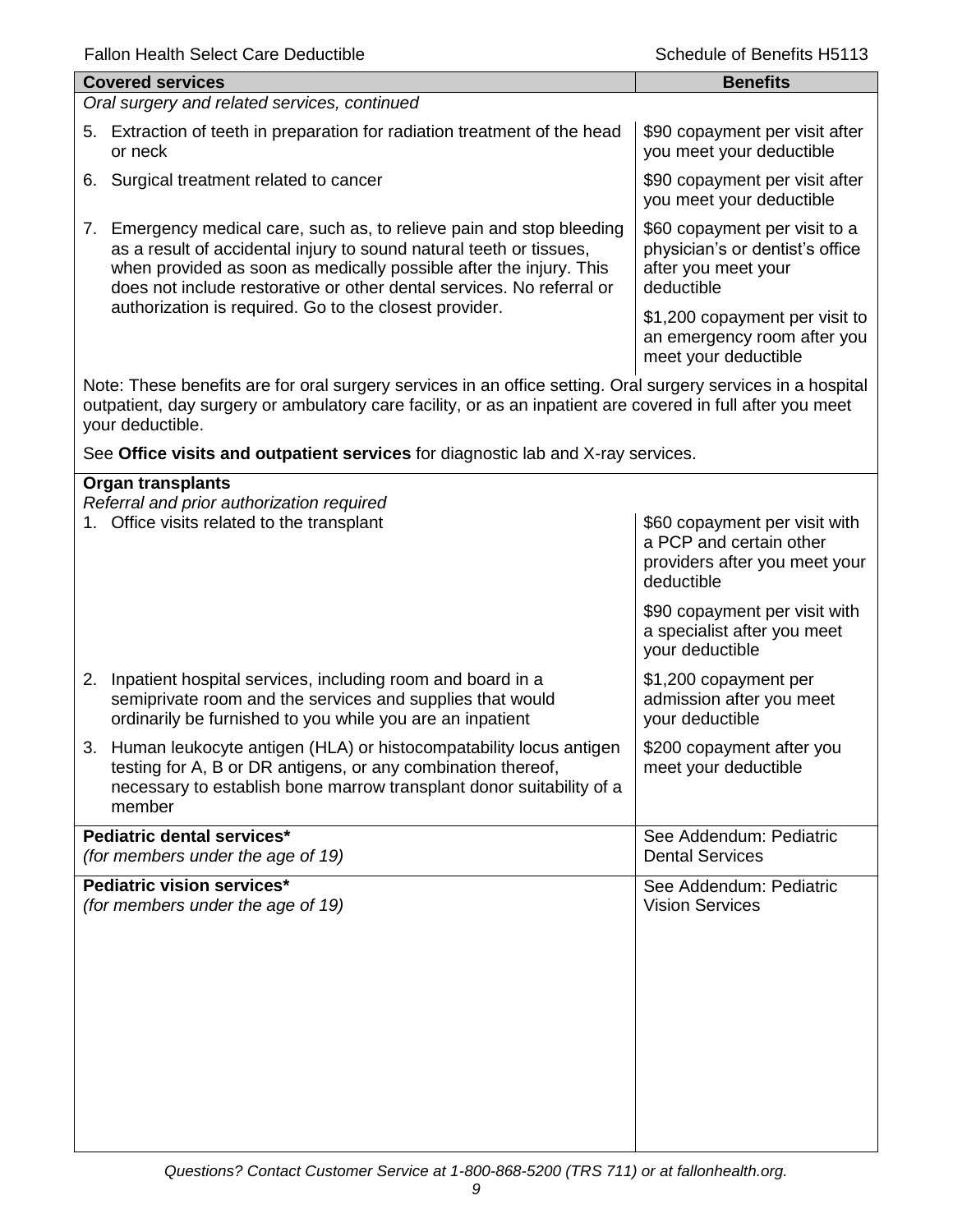| <b>Covered services</b>                                                                                                                                                                                                                                                                                                                                                                                                                                                                                     | <b>Benefits</b>                                                                                                                                              |
|-------------------------------------------------------------------------------------------------------------------------------------------------------------------------------------------------------------------------------------------------------------------------------------------------------------------------------------------------------------------------------------------------------------------------------------------------------------------------------------------------------------|--------------------------------------------------------------------------------------------------------------------------------------------------------------|
| <b>Prescription drugs</b>                                                                                                                                                                                                                                                                                                                                                                                                                                                                                   |                                                                                                                                                              |
| Covered prescription items:<br>• Prescription medication<br>Prescription contraceptive drugs and devices*<br>$\bullet$<br>Hormone replacement therapy for peri- and post-menopausal<br>$\bullet$<br>women<br>Injectable agents (self-administered**)<br>$\bullet$                                                                                                                                                                                                                                           | Network pharmacy:<br>Tier 1: \$30 copayment<br>Tier 2: \$60 copayment<br>Tier 3: \$100 copayment<br>Tier 4: \$250 copayment<br>for up to a 30-day supply     |
| Insulin<br>$\bullet$<br>Syringes (including insulin syringes) or needles when medically<br>$\bullet$<br>necessary<br>Supplies for the treatment of diabetes, as required by state law,<br>$\bullet$<br>including:<br>blood glucose monitoring strips<br>urine glucose strips<br>$\qquad \qquad -$<br>lancets<br>$\qquad \qquad -$<br>ketone strips<br>$\overline{\phantom{0}}$<br>Special medical formulas to treat certain metabolic disorders as<br>required by state law (prior authorization required). | Mail-order pharmacy:<br>Tier 1: \$60 copayment<br>Tier 2: \$120 copayment<br>Tier 3: \$200 copayment<br>Tier 4: \$750 copayment<br>for up to a 90-day supply |
| *Generic prescription contraceptive drugs and devices are covered in<br>full. Brand name prescription contraceptive drugs and devices with no<br>generic equivalent are covered in full (prior authorization required).                                                                                                                                                                                                                                                                                     |                                                                                                                                                              |
| ** Injectables administered in the doctor's office or under other<br>professional supervision are covered as a medical benefit.                                                                                                                                                                                                                                                                                                                                                                             |                                                                                                                                                              |
| Orally administered anticancer medications used to kill or slow the<br>growth of cancerous cells                                                                                                                                                                                                                                                                                                                                                                                                            | Covered in full                                                                                                                                              |
| Certain medications cannot be limited to a 30-day supply due to<br>manufacturer packaging, for example, a prefilled syringe. In these<br>cases, you will be charged the applicable copay/coinsurance based on<br>the actual day supply.                                                                                                                                                                                                                                                                     |                                                                                                                                                              |
| Note: Medical and surgical supplies obtained through a pharmacy may<br>have a drug prescription benefit cost-sharing applied.                                                                                                                                                                                                                                                                                                                                                                               |                                                                                                                                                              |
|                                                                                                                                                                                                                                                                                                                                                                                                                                                                                                             |                                                                                                                                                              |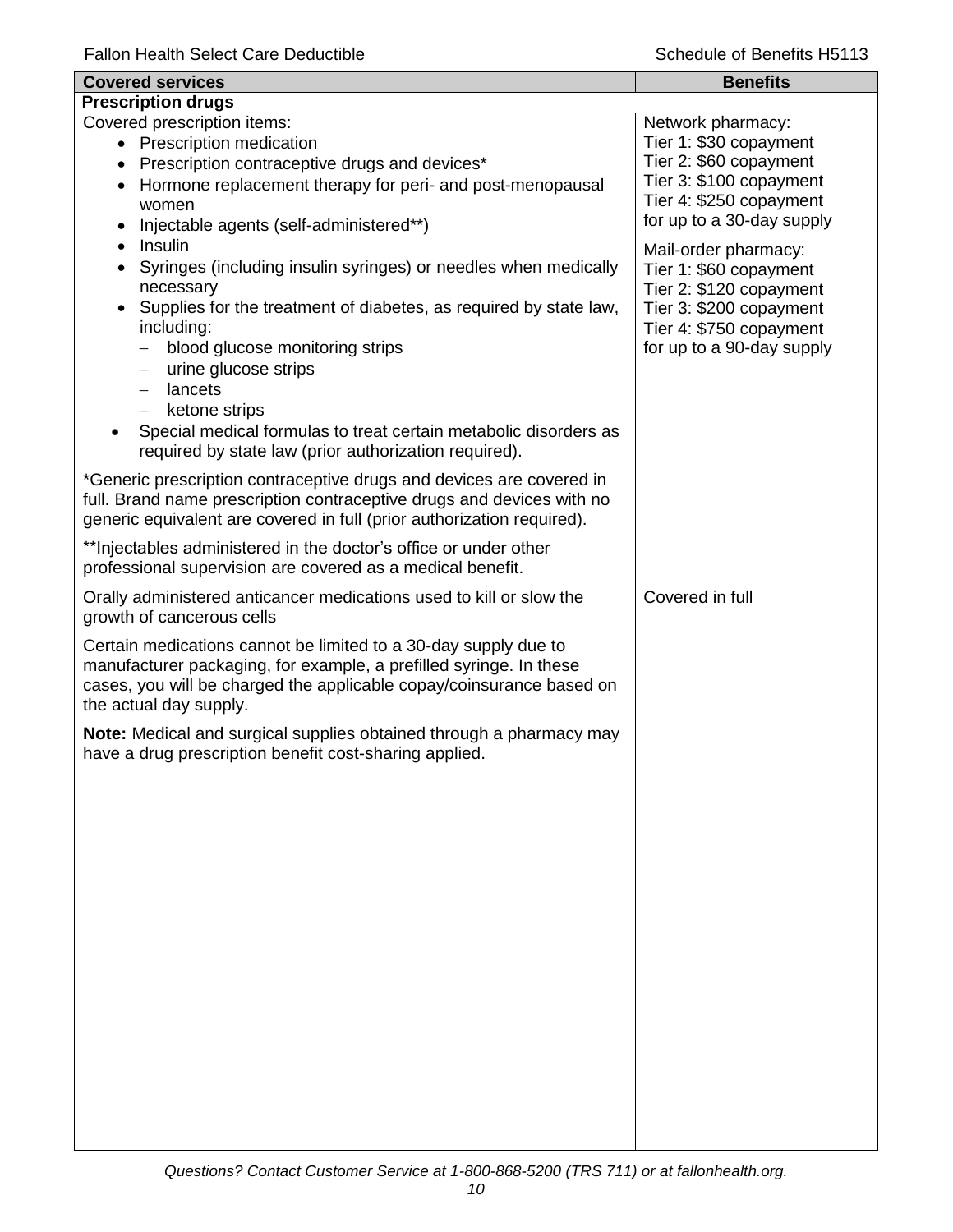| <b>Covered services</b> |                                                                                                                                                                                                                                                                                                                                                                                                                                                                                                      | <b>Benefits</b> |
|-------------------------|------------------------------------------------------------------------------------------------------------------------------------------------------------------------------------------------------------------------------------------------------------------------------------------------------------------------------------------------------------------------------------------------------------------------------------------------------------------------------------------------------|-----------------|
|                         | <b>Preventive care</b><br>1. Routine physical exams for the prevention and detection of disease                                                                                                                                                                                                                                                                                                                                                                                                      | Covered in full |
|                         | 2. Immunizations that are included on the formulary, that are for<br>covered medical benefits and that are ordered, supplied and<br>administered by a plan physician. If administered by a plan<br>specialist, you will generally need to obtain a referral to see the<br>specialist.                                                                                                                                                                                                                | Covered in full |
|                         | 3. A baseline mammogram for women age 35 to 40, and a yearly<br>mammogram for women age 40 and older                                                                                                                                                                                                                                                                                                                                                                                                 | Covered in full |
|                         | 4. Routine gynecological care services, including an annual Pap<br>smear (cytological screening) and pelvic exam                                                                                                                                                                                                                                                                                                                                                                                     | Covered in full |
|                         | 5. Routine eye exams, once in each 12-month period                                                                                                                                                                                                                                                                                                                                                                                                                                                   | Covered in full |
| 6.                      | Hearing and vision screening                                                                                                                                                                                                                                                                                                                                                                                                                                                                         | Covered in full |
|                         | 7. Well-child care and pediatric services, at least six times during the<br>child's first year after birth, at least three times during the next year,<br>then at least annually until the child's sixth birthday. This includes<br>the following services, as recommended by the physician and in<br>accordance with state law:<br>• physical examination<br>• history<br>measurements<br>sensory screening<br>$\bullet$<br>• neuropsychiatric evaluation<br>• development screening and assessment | Covered in full |
|                         | 8. Pediatric services including:<br>• appropriate immunizations<br>hereditary and metabolic screening at birth<br>• newborn hearing screening test performed before the newborn<br>infant is discharged from the hospital or birthing center<br>• tuberculin tests, hematocrit, hemoglobin, and other appropriate<br>blood tests and urinalysis<br>• lead screening                                                                                                                                  | Covered in full |
|                         | 9. Female consultations, examinations, procedures, contraceptive<br>devices, and medical services related to the use of all contraceptive<br>methods*                                                                                                                                                                                                                                                                                                                                                | Covered in full |
|                         | 10. Tobacco counseling sessions with your primary physician or other<br>provider designed to create a plan to stop smoking.                                                                                                                                                                                                                                                                                                                                                                          | Covered in full |
|                         | * Prescription contraceptive devices are covered under the prescription<br>drug benefit.                                                                                                                                                                                                                                                                                                                                                                                                             |                 |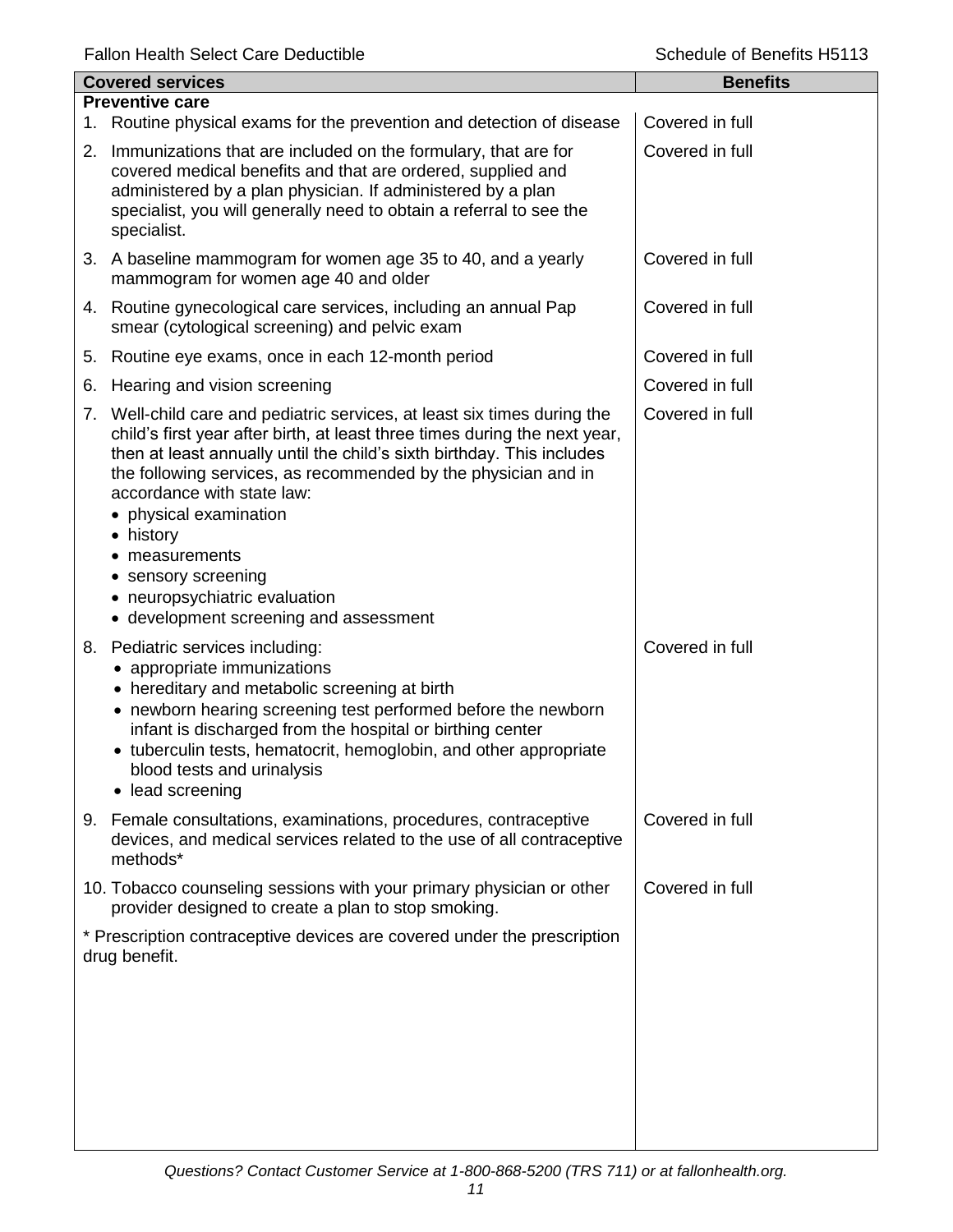| <b>Covered services</b>                                                                                                                                                                                                                                                                                                                                                                                                                               | <b>Benefits</b>                                                      |
|-------------------------------------------------------------------------------------------------------------------------------------------------------------------------------------------------------------------------------------------------------------------------------------------------------------------------------------------------------------------------------------------------------------------------------------------------------|----------------------------------------------------------------------|
| <b>Reconstructive surgery</b><br>Referral and prior authorization required (unless provided by a Reliant<br>Medical Group specialist and you have a Reliant Medical Group PCP)<br>1. Inpatient hospital services including room and board in a<br>semiprivate room and the services and supplies that would<br>ordinarily be furnished to you while you are an inpatient, including<br>Massachusetts mandated services for cleft lip and cleft palate | \$1,200 copayment per<br>admission after you meet<br>your deductible |
| <b>Rehabilitation and habilitation services</b><br>Referral required<br>1. Physical and occupational therapy services are covered for up to 60<br>visits combined per benefit period when medically necessary with a<br>PCP referral. After 60 combined physical and occupational therapy<br>visits, prior authorization based on medical necessity is required for<br>additional visits.                                                             | \$90 copayment per visit after<br>you meet your deductible           |
| 2. Medically necessary services for the diagnosis and treatment of<br>speech, hearing and language disorders when services are<br>provided by a plan provider who is a speech-language pathologist<br>or audiologist; and at a plan facility or a plan provider's office with a<br>PCP referral. After 30 speech therapy visits, prior authorization<br>based on medical necessity is required for additional visits.                                 | \$90 copayment per visit after<br>you meet your deductible           |
| 3. Cardiac rehabilitation services to treat cardiovascular disease in<br>accordance with state law and Department of Public Health<br>regulations                                                                                                                                                                                                                                                                                                     | \$90 copayment per visit after<br>you meet your deductible           |
| 4. Medically necessary early intervention services delivered by a<br>certified early intervention specialist, according to operational<br>standards developed by the Department of Public Health, for<br>children from birth to their third birthday.                                                                                                                                                                                                 | Covered in full                                                      |
| 5. Pulmonary rehabilitation services for chronic obstructive pulmonary<br>disease (COPD) are covered for up to two one-hour sessions per<br>day, for up to 36 lifetime sessions.                                                                                                                                                                                                                                                                      | Covered in full after you meet<br>your deductible                    |
| <b>Skilled nursing facility services</b><br>Referral and prior authorization required<br>1. Inpatient hospital services, for up to 100 days per benefit period<br>provided criteria is met, including room and board in a semiprivate<br>room and the services and supplies that would ordinarily be<br>furnished to you while you are an inpatient                                                                                                   | \$1,200 copayment per<br>admission after you meet<br>your deductible |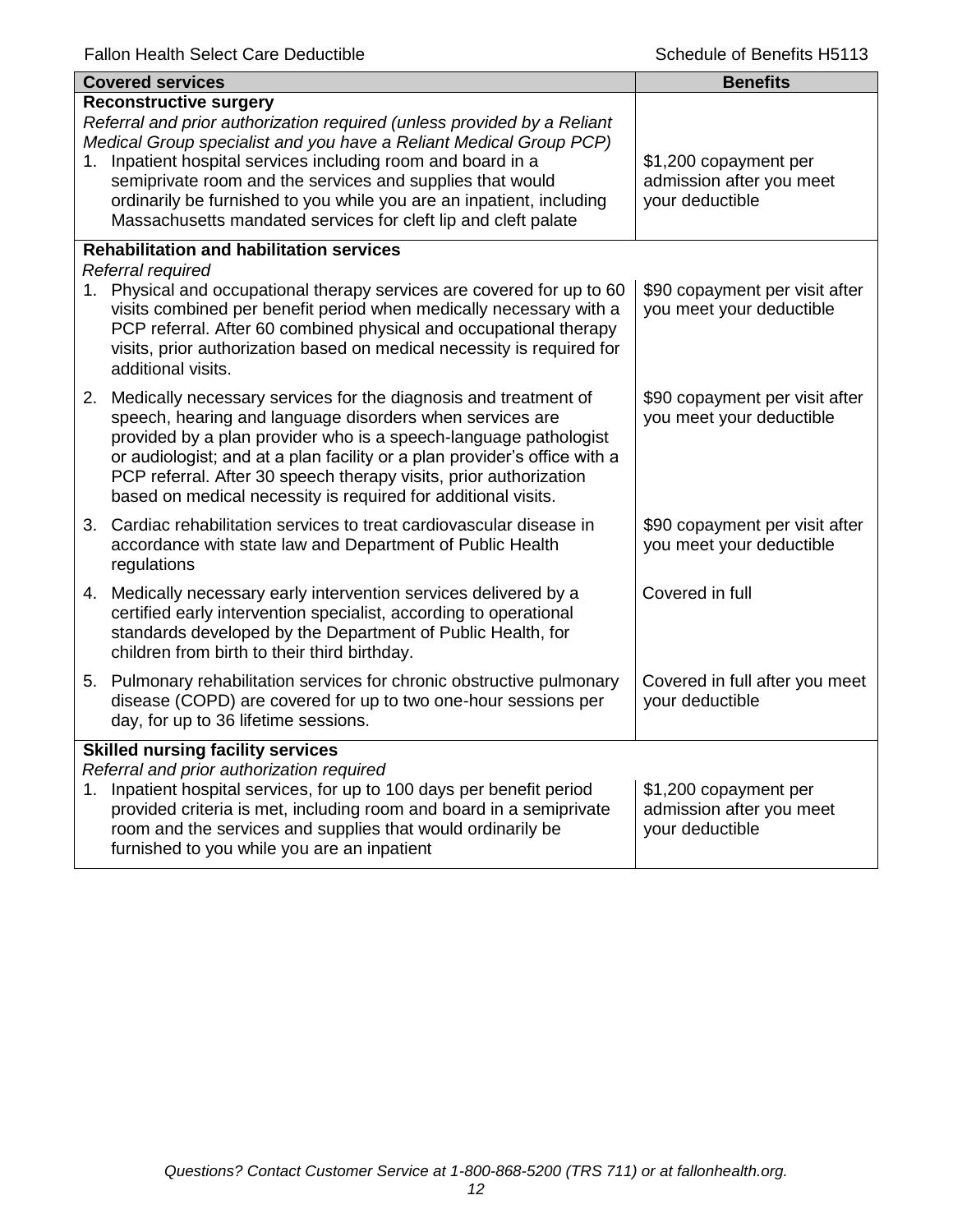## **Addendum Pediatric Dental Services**

#### *This addendum is part of your Member* Handbook/Evidence of Coverage.

This addendum provides you with the cost-sharing that you are responsible for when you get covered pediatric dental care from a plan dentist for members under the age of 19. For a list of plan dentists, go to fallonhealth.org or call Customer Service at 1-800-868-5200 (TRS 711).

#### **Preventive and Diagnostic Services**

|                                                                             | <b>Benefits</b> |
|-----------------------------------------------------------------------------|-----------------|
| <b>Preventive and Diagnostic Services</b>                                   |                 |
| Comprehensive Evaluation (once per lifetime per provider or location)<br>٠  |                 |
| Periodic Oral Exams (two per benefit period)<br>$\bullet$                   |                 |
| Limited oral evaluation (two per benefit period)<br>$\bullet$               |                 |
| Full mouth x-rays (once every 36 months per provider or location)           |                 |
| Panoramic x-rays (once every 36 months per provider or location)            |                 |
| Bitewing x-rays (two per benefit period)<br>٠                               | Covered in full |
| Single tooth x-rays (one per visit)                                         |                 |
| Teeth cleaning, including minor scaling procedures (two per benefit period) |                 |
| Fluoride Treatments (one per day per provider or location)<br>٠             |                 |
| Space maintainers                                                           |                 |
| Sealants (Please note: Sealants are not covered on previously restored      |                 |
| teeth) (Once every 36 months per provider or location)                      |                 |

## **Basic Covered Services**

|                                                                                                                                                                                                                                                                                                                                            | <b>Benefits</b> |
|--------------------------------------------------------------------------------------------------------------------------------------------------------------------------------------------------------------------------------------------------------------------------------------------------------------------------------------------|-----------------|
| <b>Basic Covered Services</b><br>Amalgam restorations (once per benefit period per tooth)<br>Composite resin restorations (once per benefit period per tooth)<br>Recement crowns/onlays<br>Rebase or reline dentures (once every 24 months)<br>Root canals on permanent teeth (once per lifetime per tooth)                                |                 |
| Prefabricated stainless steel crowns (once per lifetime per tooth)<br>Periodontal scaling and root planning (once every 36 months)<br>Simple extractions (once per lifetime per tooth, erupted or exposed root)<br>Surgical extractions (once per lifetime per tooth)<br>Vital pulpotomy<br>Apeicocectomy<br>Palliative care<br>Anesthesia | 25% coinsurance |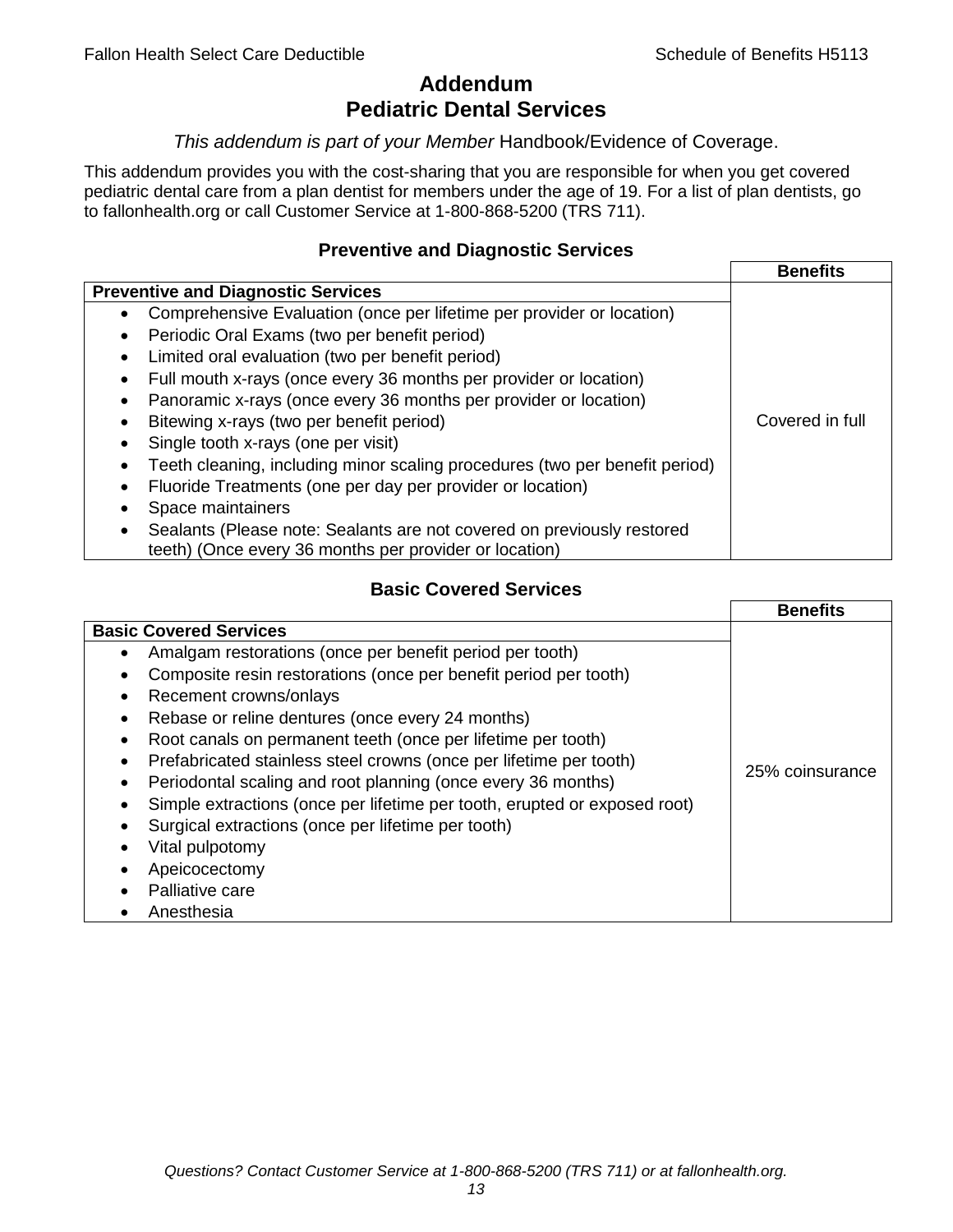## **Major Restorative Services**

|                                                                                                    | <b>Benefits</b> |
|----------------------------------------------------------------------------------------------------|-----------------|
| <b>Major Restorative Services</b>                                                                  |                 |
| • Crown, resin (once every 60 months per tooth)                                                    |                 |
| Porcelain/ceramic crowns (once every 60 months per tooth)<br>$\bullet$                             | 50% coinsurance |
| Porcelain fused to metal/mobile/high noble crowns (once every 60 months<br>$\bullet$<br>per tooth) |                 |
| Partial and complete dentures (once every 84 months)<br>$\bullet$                                  |                 |

## **Orthodontia**

|                                                                                                                                                                                                                                                                        | <b>Benefits</b> |
|------------------------------------------------------------------------------------------------------------------------------------------------------------------------------------------------------------------------------------------------------------------------|-----------------|
| Orthodontia                                                                                                                                                                                                                                                            |                 |
| Coverage is provided for services under the following conditions: only when<br>medically necessary; patient must have severe and handicapping malocclusion as<br>defined by HLD index score of 28 and/or one or more auto qualifiers. Prior<br>authorization required. | 50% coinsurance |

## **Related exclusions**

1. Any service that is not listed in this addendum is not covered.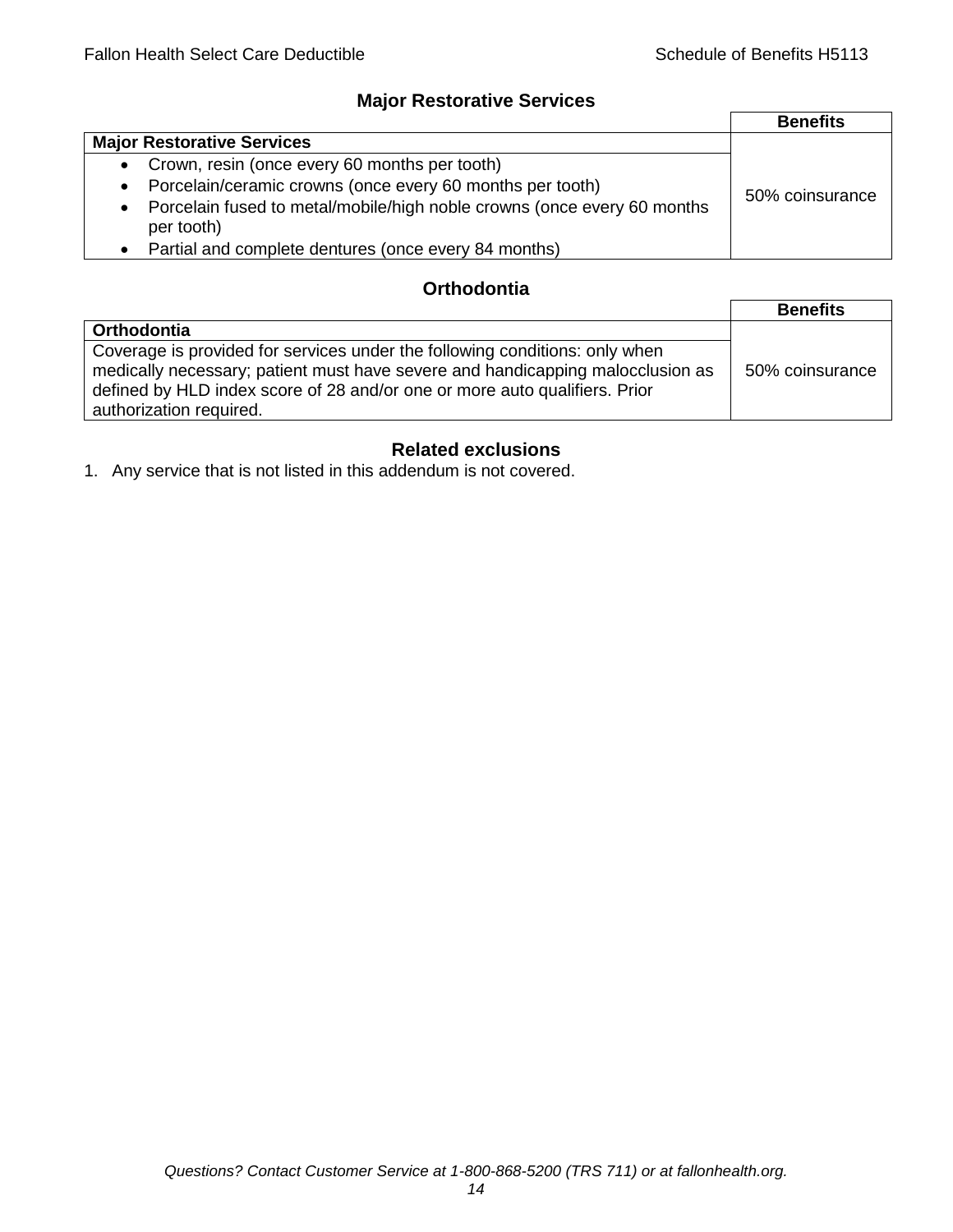## **Addendum Pediatric Vision Services**

#### This addendum is part of your *Member Handbook/Evidence of Coverage*.

This addendum provides you with the cost-sharing that you are responsible for when you get covered pediatric vision care from a plan vision provider for members under the age of 19. For more information about your eye and vision care benefits, including a list of plan vision providers, go to fallonhealth.org or call Customer Service at 1-800-868-5200 (TRS 711).

| Service                                                 | Member cost                         |
|---------------------------------------------------------|-------------------------------------|
| Eye exam                                                |                                     |
| Exam with dilation as necessary, once per calendar year | \$0                                 |
| <b>Frames</b>                                           |                                     |
| One designated set, once per calendar year              | \$0                                 |
| Lenses:                                                 |                                     |
| <b>Standard lenses</b>                                  |                                     |
| Single vision                                           | \$0                                 |
| <b>Bifocal</b>                                          | \$0                                 |
| <b>Trifocal</b>                                         | \$0                                 |
| Lenticular                                              | \$0                                 |
| Progressive lenses                                      |                                     |
| Standard                                                | \$0                                 |
| Premium                                                 | \$0 for first \$120 of retail cost, |
|                                                         | 80% of any additional retail cost.  |
| Lens options                                            |                                     |
| Choice of plastic or glass lenses                       | \$0                                 |
| UV treatment                                            | \$0                                 |
| Tint – includes fashion and gradient tinting, and       | \$0                                 |
| oversized and glass-grey #3 prescription sunglass       |                                     |
| lenses                                                  |                                     |
| Standard plastic scratch coating                        | \$0                                 |
| Standard polycarbonate (kids)                           | \$0                                 |
| Plastic photosensitive lenses                           | \$0                                 |
| Other options:                                          |                                     |
| Intermediate vision lenses                              | \$0                                 |
| Standard anti-reflective                                | \$45                                |
| Photochromic plastic                                    | 80% of retail cost                  |
| <b>Blended segment lenses</b>                           | 80% of retail cost                  |
| <b>Polarized lenses</b>                                 | 80% of retail cost                  |
| Premium anti-reflective costing                         | 80% of retail cost                  |
| Ultra anti-reflective coating                           | 80% of retail cost                  |
| Hi-Index lenses                                         | 80% of retail cost                  |
| Other add-ons                                           | 80% of retail cost                  |
| Additional complete pairs of eyewear                    | 60% of retail                       |
|                                                         |                                     |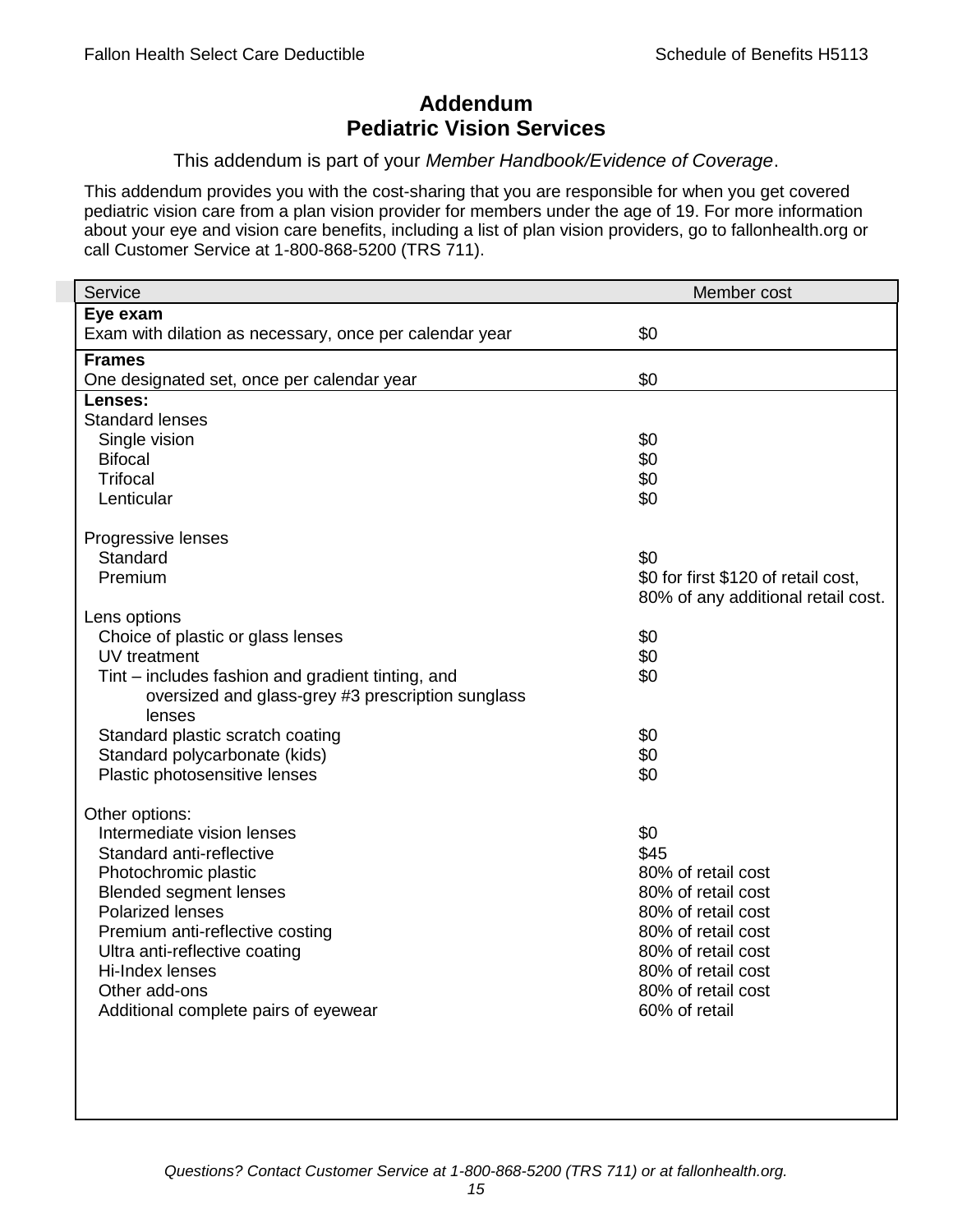| <b>Contact lenses</b><br>One pair of conventional contact lenses, in place of<br>eyeglass lenses                                                                                                                                                                                                                                  | \$0 for first \$150 of retail cost,<br>75% of any additional retail cost. |
|-----------------------------------------------------------------------------------------------------------------------------------------------------------------------------------------------------------------------------------------------------------------------------------------------------------------------------------|---------------------------------------------------------------------------|
| In place of a pair of conventional contact lenses, the<br>member may elect either of the following options:<br>Up to a 6 month supply of monthly or two-week<br>$\bullet$<br>single vision spherical or toric contact lenses<br>Up to a 3 month supply of daily disposable single<br>$\bullet$<br>vision spherical contact lenses |                                                                           |
| Standard contact lens fit and follow-up                                                                                                                                                                                                                                                                                           | Up to \$55<br>10% discount from retail price                              |
| Premium contact lens fit and follow-up                                                                                                                                                                                                                                                                                            | 85% of retail cost                                                        |
| Additional conventional contact lenses                                                                                                                                                                                                                                                                                            |                                                                           |
| Medically necessary contact lenses, in place of other<br>eyewear                                                                                                                                                                                                                                                                  | \$0                                                                       |
| Low vision services                                                                                                                                                                                                                                                                                                               | \$0                                                                       |
| •One comprehensive low vision evaluation, once<br>every five years, when medically necessary                                                                                                                                                                                                                                      | \$0                                                                       |
| • Follow-up care, four visits in any five year period,<br>when medically necessary<br>. Low vision aids, such as high-power spectacles,<br>magnifiers, and telescopes, once every 24<br>months, when medically necessary                                                                                                          | 25% of retail cost                                                        |
| Additional discounts on vision items are available; see<br>a plan provider or contact the plan for details.                                                                                                                                                                                                                       |                                                                           |

## **Related exclusions**

- 1. Orthoptic or vision training, subnormal vision aids and any associated supplemental testing; Aniseikonic lenses.
- 2. Medical and/or surgical treatment of the eye, eyes or supporting structures.
- 3. Any eye or vision examination, or any corrective eyewear required by a policyholder as a condition of employment; Safety eyewear.
- 4. Services provided as a result of any Workers' Compensation law, or similar legislation, or required by any governmental agency or program whether federal, state or subdivisions thereof.
- 5. Non-prescription lenses and/or contact lenses.
- 6. Non-prescription sunglasses.
- 7. Two pair of glasses in lieu of bifocals.
- 8. Services rendered after the date an insured person ceases to be covered under the policy, except when vision materials ordered before coverage ended are delivered, and the services rendered to the insured person are within 31 days from the date of such order.
- 9. Services or materials provided by any other group benefit plan providing vision care.
- 10. Lost or broken lenses, frames, glasses, or contact lenses will not be replaced except in the next benefit period when vision materials would become available.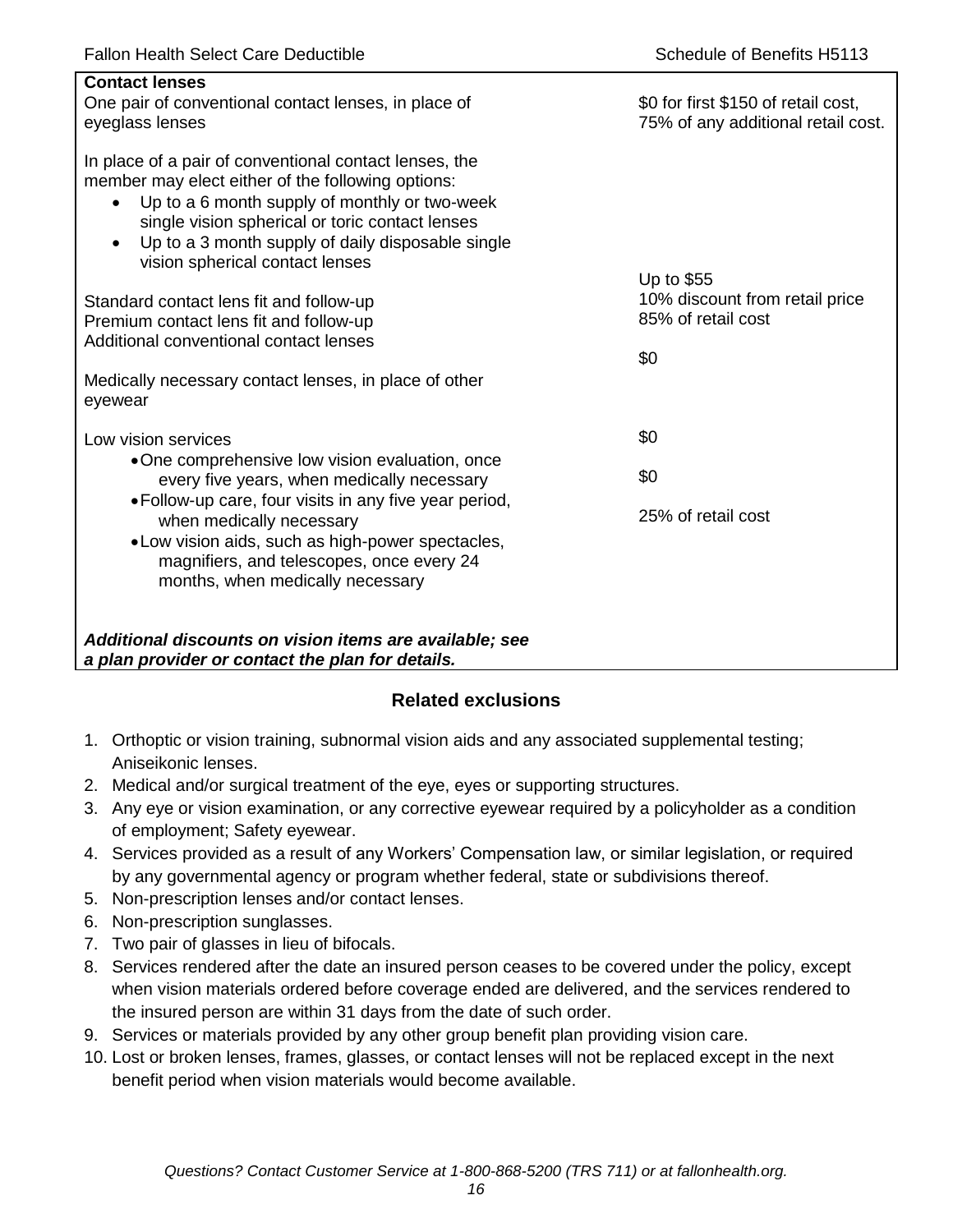# Notice of nondiscrimination

Fallon Health complies with applicable Federal civil rights laws and does not discriminate on the basis of race, color, national origin, age, disability or sex. Fallon does not exclude people or treat them differently because of race, color, national origin, age, disability or sex.

Fallon Health:

- Provides free aids and services to people with disabilities to communicate effectively with us, such as:
	- o Qualified sign language interpreters
	- $\circ$  Written information in other formats (large print, audio, accessible electronic formats, other formats)
- Provides free language services to people whose primary language is not English, such as:
	- o Qualified interpreters
	- o Information written in other languages

If you need these services, contact Customer Service at the phone number on the back of your member ID card, or by email at cs@fallonhealth.org.

If you believe that Fallon Health has failed to provide these services or discriminated in another way on the basis of race, color, national origin, age, disability or sex, you can file a grievance with:

Compliance Director Fallon Health 10 Chestnut St. Worcester, MA 01608

Phone: 1-508-368-9988 (TRS 711) Email: compliance@fallonhealth.org

You can file a grievance in person or by mail, fax or email. If you need help filing a grievance, the Compliance Director is available to help you.

You can also file a civil rights complaint with the U.S. Department of Health and Human Services, Office for Civil Rights, electronically through the Office for Civil Rights Complaint Portal, available at https://ocrportal.hhs.gov/ocr/portal/lobby.jsf, or by mail or phone at:

U.S. Department of Health and Human Services 200 Independence Avenue SW., Room 509F, HHH Building Washington, D.C., 20201

Phone: 1-800-368-1019 (TDD: 1-800-537-7697)

Complaint forms are available at http://www.hhs.gov/ocr/office/file/index.html.

16-735-009 Rev. 01 4/17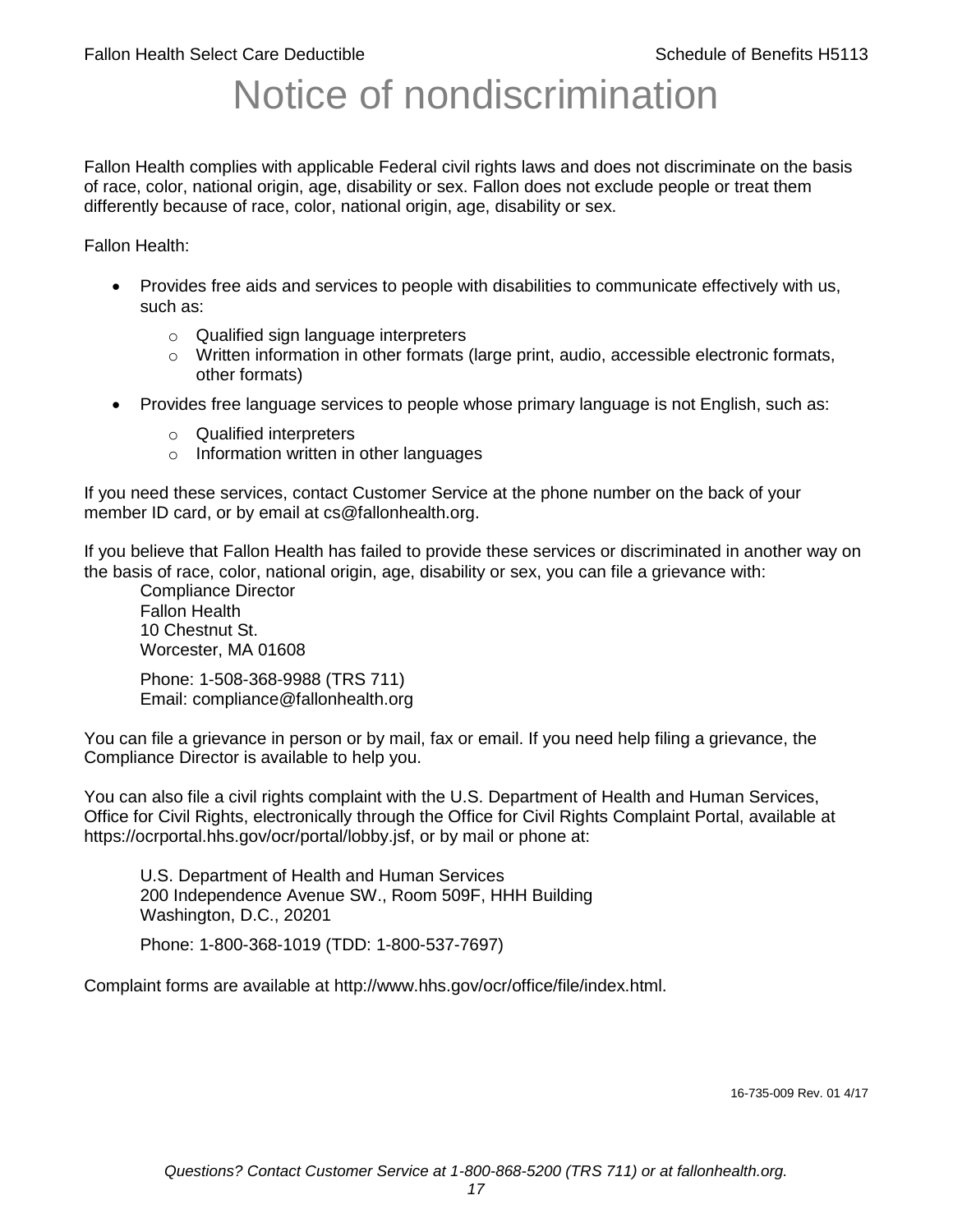# Important!

If you, or someone you're helping, has questions about Fallon Health, you have the right to get help and information in your language at no cost. To talk to an interpreter, call 1-800-868-5200.

#### **Spanish:**

Si usted, o alguien a quien usted está ayudando, tiene preguntas acerca de Fallon Health, tiene derecho a obtener ayuda e información en su idioma sin costo alguno. Para hablar con un intérprete, llame al 1-800-868-5200.

#### **Portuguese:**

Se você, ou alguém a quem você está ajudando, tem perguntas sobre o Fallon Health, você tem o direito de obter ajuda e informação em seu idioma e sem custos. Para falar com um intérprete, ligue para 1-800-868-5200.

#### **Chinese:**

如果您,或是您正在協助的對象,有關於[插入項目的名稱 Fallon Health 方面的問題, 您有權利免費以您的母語得到幫助和訊息。洽詢一位翻譯員, 請撥電話 [在此插入數字 1-800-868-5200.

#### **Haitian Creole:**

Si oumenm oswa yon moun w ap ede gen kesyon konsènan Fallon Health, se dwa w pou resevwa asistans ak enfòmasyon nan lang ou pale a, san ou pa gen pou peye pou sa. Pou pale avèk yon entèprèt, rele nan 1-800-868-5200.

#### **Vietnamese:**

Nếu quý vị, hay người mà quý vị đang giúp đỡ, có câu hỏi về Fallon Health, quý vị sẽ có quyền được giúp và có thêm thông tin bằng ngôn ngữ của mình miễn phí. Để nói chuyện với một thông dịch viên, xin gọi 1-800-868-5200.

#### **Russian:**

Если у вас или лица, которому вы помогаете, имеются вопросы по поводу Fallon Health, то вы имеете право на бесплатное получение помощи и информации на вашем языке. Для разговора с переводчиком позвоните по телефону 1-800-868-5200.

#### **Arabic:**

إن كان لديك أو لدى شخص تساعده أسئلة بخصوص Health Fallon، فلديك الحق في الحصول على المساعدة والمعلومات الضرورية بلغتك من دون اية تكلفة .للتحدث مع مترجم اتصل ب .1-800-868-5200

#### **Khmer/Cambodian:**

ប្រសិនបរើអ្នក ឬនរណាម្ននក់ដែលអ្នកកំពុងដែជយ ម្ននសំណួរអ្៎ពី Fallon Health រប, អ្នកម្ននសិេធិេ្រុលជំនួយនិងព័ែ៌ម្នន បៅកនុងភាសា ររស់អ្នក រោយម្ិនអ្ស់រ្ំ ក់ ។ ដររំម្ រនី ិយាយជាម្ួយអ្នក កែប្រ សូ ម្ 1-800-868-5200 ។